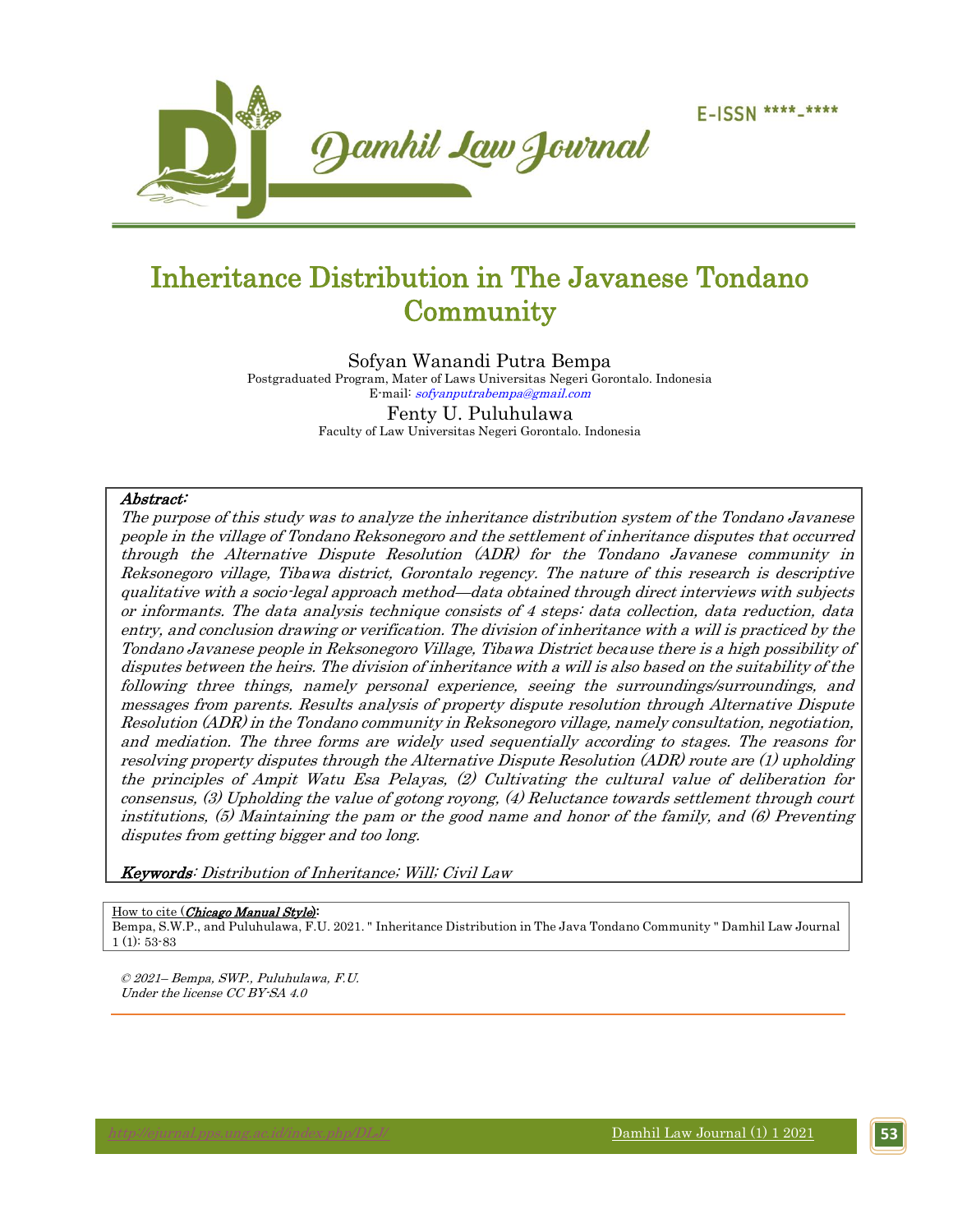

## Introduction

The inheritance problem is related to the rules governing passing on and passing property and intangible goods from a human being to his descendants. It is closely related to the issue of property. This follows the opinion of Wiyarti (2000:4) that the fair distribution of inheritance following applicable legal rules is the main thing in the inheritance process (Wiyarti, 2000). Harmony, harmony, and Peace are the most important things that must be carried out. Agreement in deliberation is a fundamental value of togetherness in family life that must be put forward. Togetherness without having to have a dispute or dispute in dividing the inheritance is the most important thing. In this case, the value of togetherness and kinship should become a foothold without prioritizing the ego interests of each party. According to Elmiyah and Ahlan (2005:11), heirs are family members of the deceased who replaces the position of the heir in the field of wealth law due to the death of the heir (Elmiyah & Ahlan, 2005). Warin (2010: 3) that inheritance law is a law that regulates the transfer of assets left by someone who dies and the consequences for the heirs. The existence of inheritance law is fundamental in inheritance distribution because it can create a legal order in people's lives (Warin, 2010).

The provisions and the existence of customary inheritance law have regulated the distribution of inheritance, in which the arrangement has accommodated the rights and obligations between the heirs and heirs. In applying inheritance law, if an heir with a religion other than Islam dies, the inheritance system is based on inheritance law following the law of inheritance. Code of Civil law (Civil Code"). According to the Civil Code, the principle of inheritance is (1) New inheritance is open (can be inherited to other parties) when a death occurs. (Article 830 of the Civil Code); (2) There is a blood relationship between the testator and the heir, except for the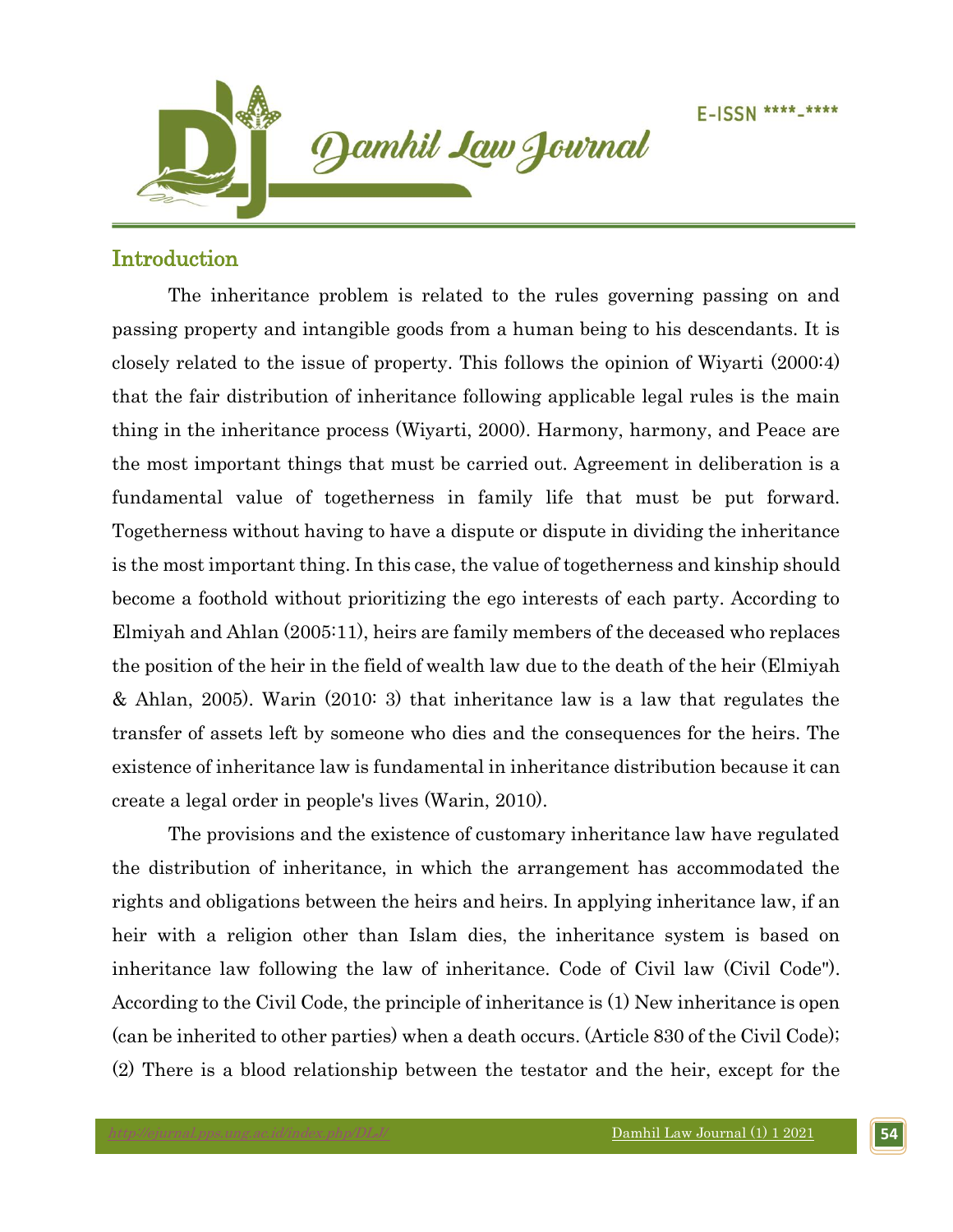

husband or wife of the heir. (Article 832 of the Civil Code), provided that they are still bound in marriage when the testator dies. If they are divorced when the testator dies, then the husband/wife is not the testator's heir.

Based on this principle, those who have the right to inherit are only related by blood to the heir, whether direct descendants or parents, relatives, grandmothers/grandparents, or descendants of relatives. Considering this description, according to Alting (2010: 3) those who have the right to inherit are four major groups, namely: (1) Group I: husband/wife who has lived the longest and their children/descendants (Article 852 of the Civil Code). (2) Group II: parents and siblings of the inheritor, (3) Group III: Family in a straight line upward after the father and mother of the inheritor, (4) Group IV: Uncle and aunt of the inheritor, both from the father and from the mother, the descendants of uncles and aunts up to the sixth degree are counted from the heirs, brothers from grandparents and their descendants, up to the sixth degree are counted from the heirs (Alting, 2020).

Islamic law as a source of Muslim law in the field of muamalah also regulates wirasah (which regulates all matters relating to heirs, heirs, inheritance, and distribution of inheritance). This inheritance law is known as *faraid* science; according to Thalib (2002: 1), Islamic inheritance law applies to Muslims anywhere in the world, whether those in an area influence inheritance law in the area itself. Inheritance issues are closely related to kinship issues adopted and in the context of inheritance law in Indonesia or national inheritance law (Thalib, 2002). According to Saebani (2009: 17) that there are four differences regarding the practice of inheritance in Indonesia, namely: (1) For native Indonesians, in principle, customary law applies, which varies from region to region. Some refer to the patrilineal, matrilineal, or parental system. (2) For the surrounding Arabs in general, all laws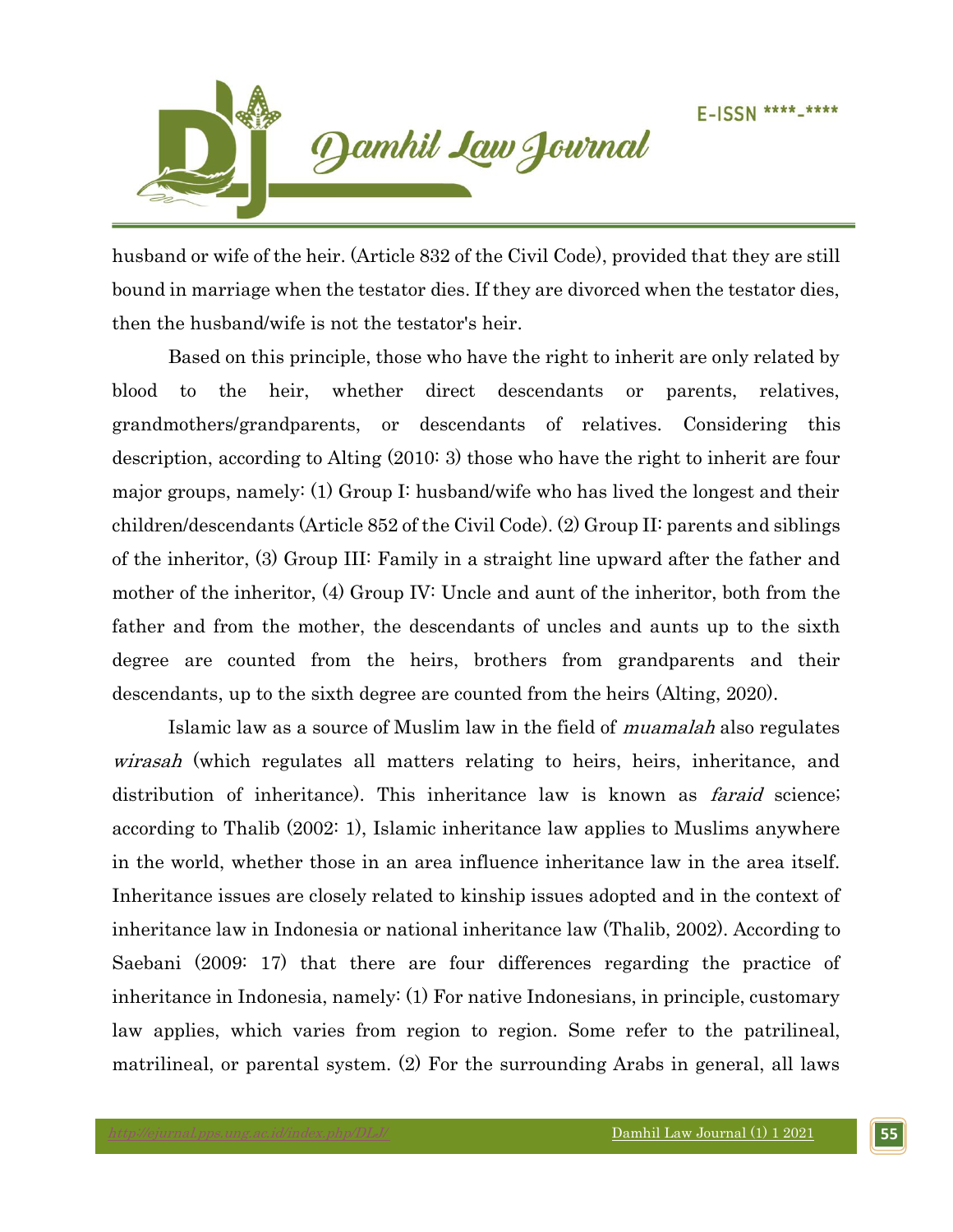

are inherited from the Islamic religion. (3) For native Indonesians who are Muslims in various regions, there is a real influence from the Inheritance Regulations and Islamic Religious Law. (4) For Chinese and European people, the inheritance law from *Burgerlijk Wetboek* applies (Book II title 12/18, chapters 830-1130). Thus, there are three kinds of inheritance laws in Indonesia: customary, Islamic inheritance, and inheritance law from *Burgerlijk Wetboek* (BW) (Saebani, 2009).

One of the ethnic groups who inhabit the Gorontalo area is the Tondano Javanese. Due to the growing population, the Tondano Javanese entered Gorontalo in the early 1900s as migration from Tondano, Minahasa Regency. The village occupied by the Javanese Tondano is Reksonegoro Village, Tibawa District. The Javanese Tondano almost entirely inhabits this village. According to the data obtained, all the people in Reksonegoro Village are Muslims, so that all aspects of people's lives are reflected in their daily life patterns.

The Tondano Javanese community in Reksonegoro Village, Tibawa District, Gorontalo Regency, as followers of Islam, the inheritance distribution system has not fully used Islamic law as a basis for footing. The Tondano Javanese community in Reksonegoro Village has its way of resolving legal relationships that arise relating to the property of someone who dies with family members left behind. The results of an interview with one of the community leaders illustrate that they even used to divide the property before the heir died. When one of the family members is married, they will immediately get a share. The male parents directly distribute the inheritance to the heirs. Suppose the heir does not have time to distribute this inheritance during his lifetime. It can be done by family members by deliberation and consensus and is usually led by a son. The eldest son in the Tondano Javanese community in Reksonegoro Village, Tibawa District, was used as a substitute for parents who had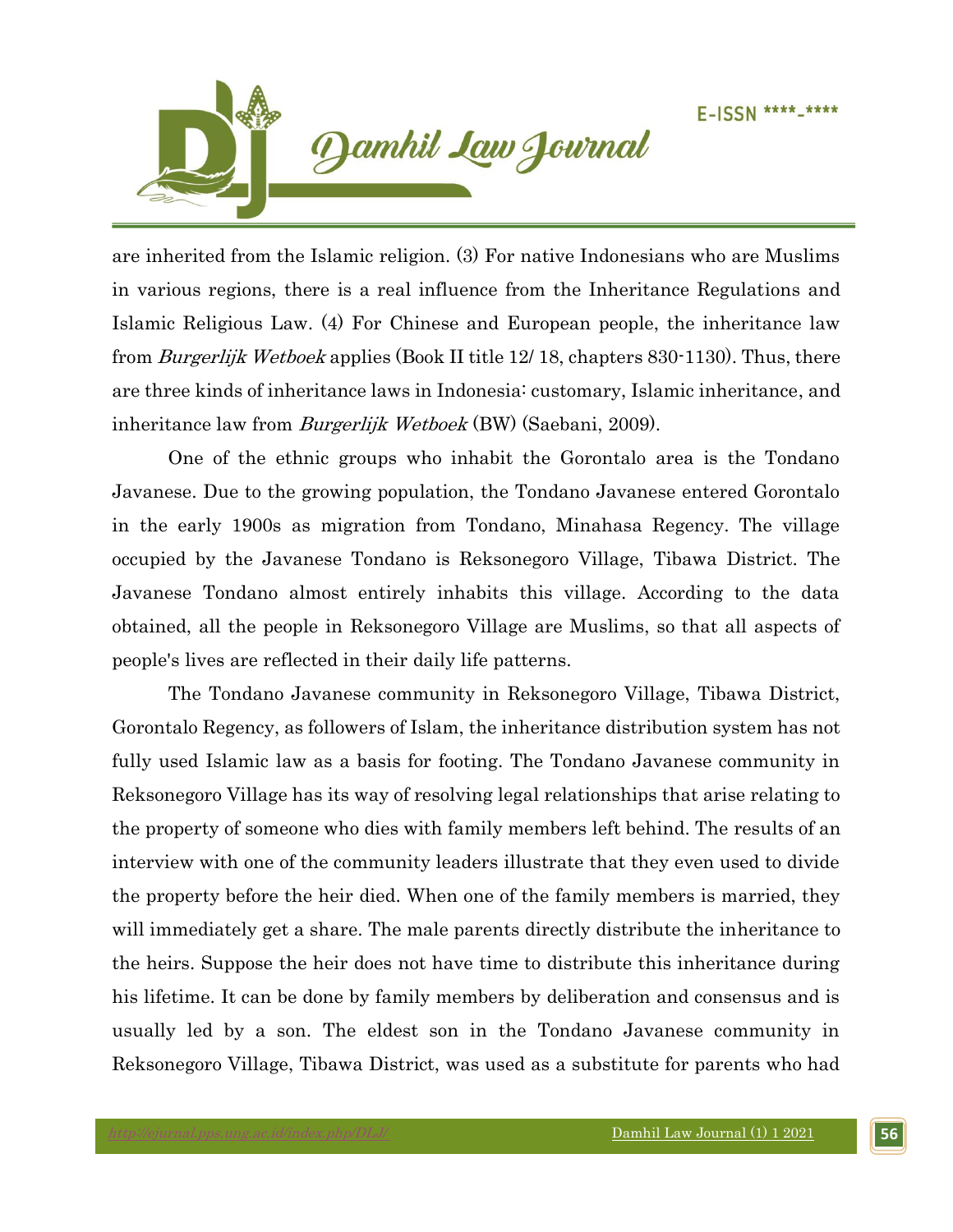

died who were not the owners of the inheritance individually. Boys are holders of parental mandates who should take care of other family members left behind, including taking care of the mother if the father dies and vice versa, is obliged to take care of the father if the mother dies. The process of distributing inheritance to siblings does not depend on the boy's policy. Still, it uses the results of consensus agreement with an equal distribution system for all family members who are blood relatives of the male parents. The results of an interview with a community leader in Reksonegoro Village that the inheritance distribution system by dividing each family member equally has several problems, namely that some family members who are heirs do not all accept it so that after some time after the parents die there are family members who raise objections or do not accept other family members.

## Problem Statement

The rapid development of the Tondano Javanese community in Reksonegoro Village resulted in unavoidable conflicts or disputes arising in the distribution of assets, both at closer families (relatives) and more distant families. This condition requires the settlement of property disputes to be carried out with speed, confidentiality, efficiency, and effectiveness and to maintain the continuity of existing relationships. So far, according to the results of several interviews, every time there is a problem related to the distribution of assets, it tends to be resolved through kinship through deliberation and consensus. Some of the Tondano Javanese people in Reksonegoro Village think that resolving the problem of distributing property through court or litigation is considered slow, expensive, waste energy, time and money and is open and cannot provide a win-win solution. For this reason, they tend to settle disputes over the distribution of assets through alternative routes that are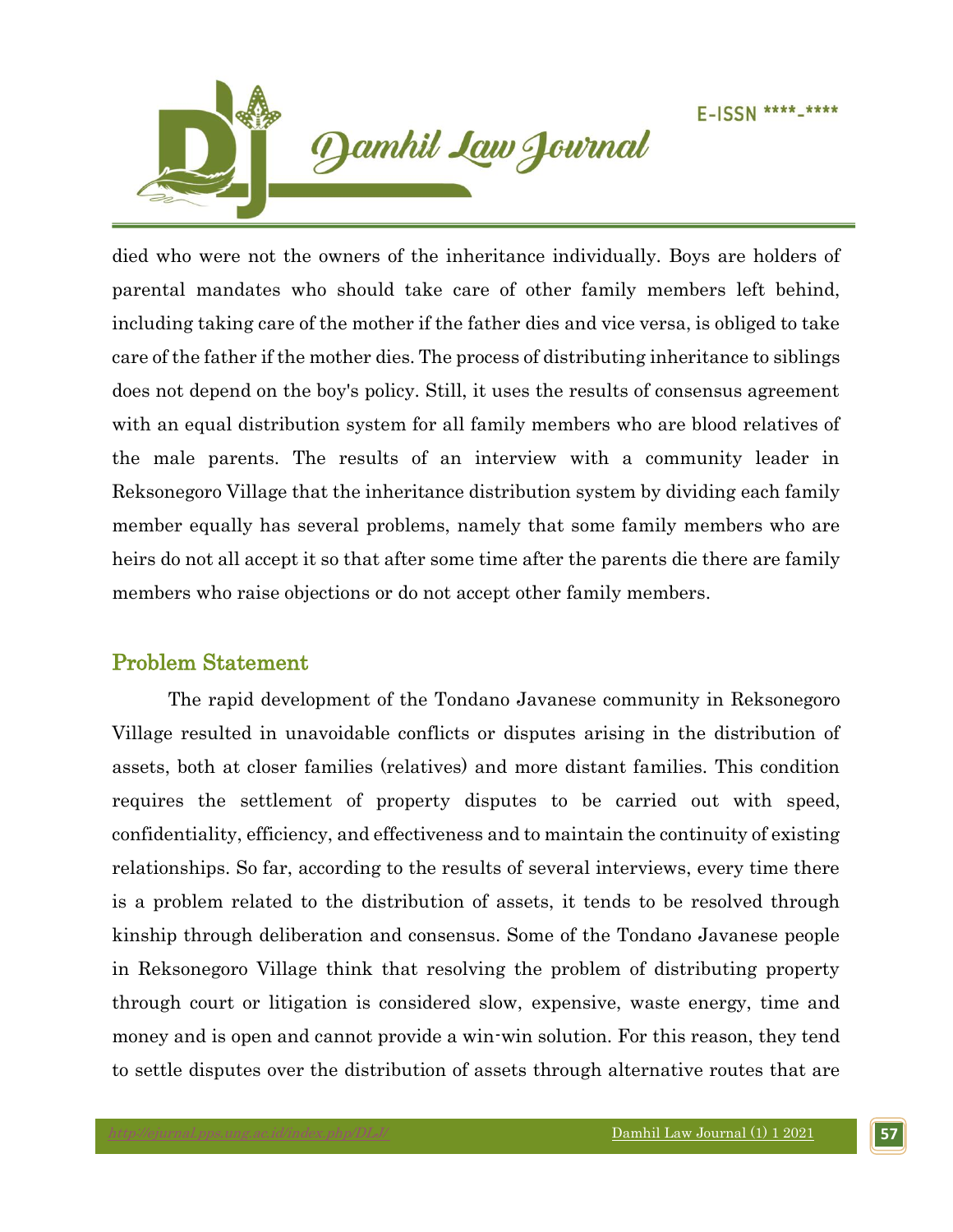

offered which are more efficient and confidential, maintain kinship sustainability and are not formalistic and require a settlement that emphasizes justice. The path they have taken so far is Alternative Dispute Resolution (ADR). Alternative Dispute Resolution (ADR) is a concept for resolving conflicts or disputes outside the court cooperatively directed at an agreement or solution to a conflict or dispute that is "winwin" (win-win). What is meant by a "win-win" solution here is a solution or agreement that can reflect the interests or needs of all parties involved in the conflict (shared interest).

This study aimed to analyze the inheritance distribution system of the Tondano Javanese people in the village of Tondano Reksonegoro, Tibawa District, Gorontalo Regency. In addition, it is also to analyze the settlement of inheritance disputes that occur through the Alternative Dispute Resolution (ADR) route.

## Method

This type of field research directly examines social phenomena about a social phenomenon that is the object of research. The nature of this research is descriptive qualitative with a socio-legal approach, namely a sociological approach to understanding law. Primary data were obtained through direct interviews with subjects or informants or by filling out a questionnaire given by the researcher. Secondary data is obtained indirectly, namely through literature books and other supporting materials. The data analysis technique used in this study is the analysis technique by Miller & Huberman, which consists of 4 steps, namely data collection, data reduction, data input, and drawing conclusions or verification.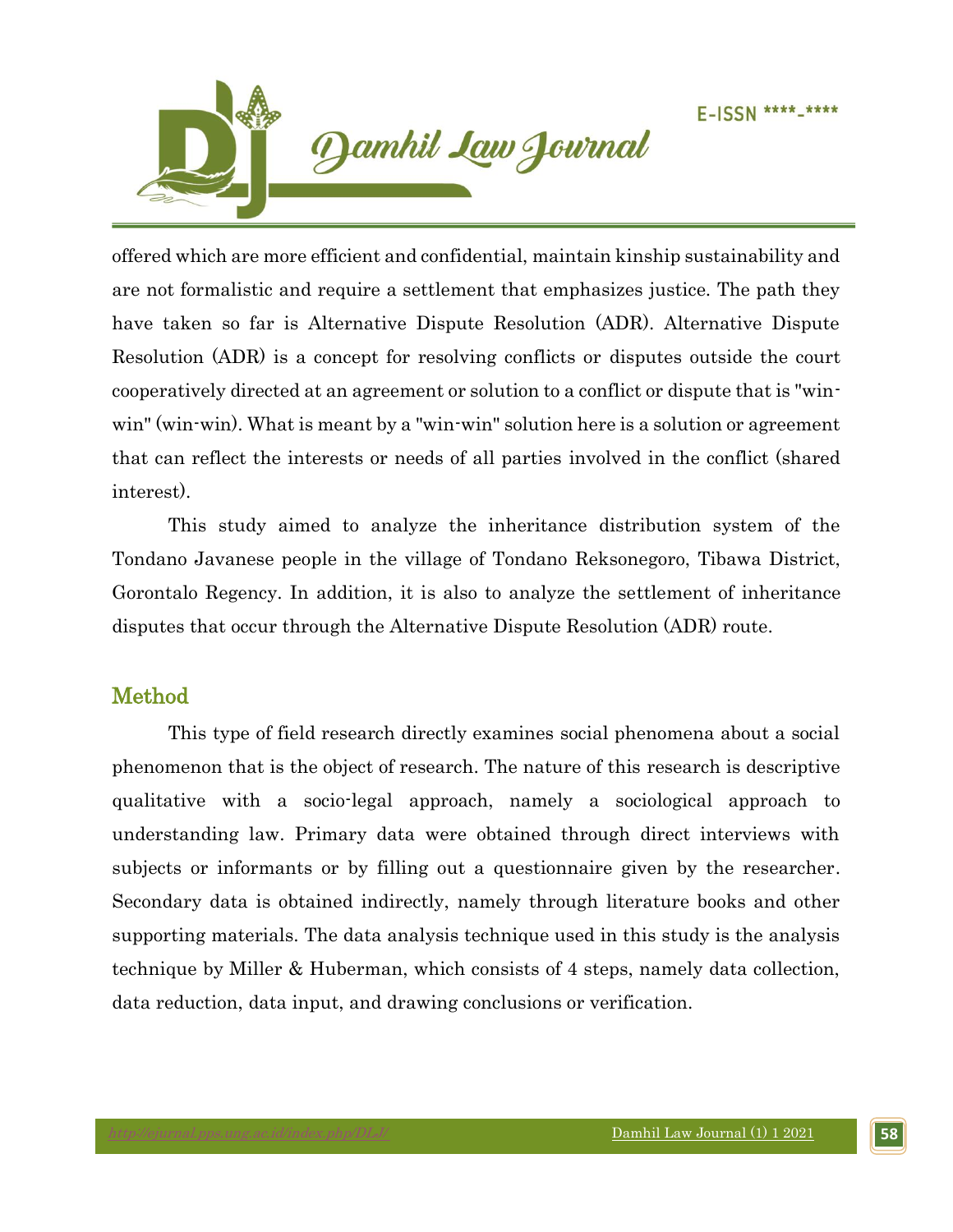

## **Discussion**

# 1. Analysis of the suitability of the distribution of assets of the Javanese Tondano community in Reksonegoro Village, Tibawa District, Gorontalo Regency

The results of the analysis of the suitability of the distribution of the assets of the Javanese Tondano community in Reksonegoro Village, Tibawa District, Gorontalo Regency can be seen in Table 1. Based on table 4.1, it can be understood that there are 3 (three) categorizations of reasons for parents to divide property with a will, including (1) Personal experience, as happened in the families of HE informants, HU informants, and DI informants. The three families of the informants made the distribution by will because of the experience of their parents who did not have time to share their assets with their children. This condition resulted in disputes between heirs regarding the location and number of parts. Besides that, certain heirs controlled and manipulated the property. (2) Paying attention to or looking at the surroundings/around, seeing that there are many fights between brothers and sisters because of fighting over property, makes informants HU and Informants NA decide to distribute assets to children immediately so that the same thing does not happen to the children in the future. (3) The distribution of assets follows the message from the parents. Apart from personal experience and the circumstances surrounding the distribution of inheritance with grants and wills, it is also due to a will from parents to immediately divide property among children after they are married so that there will be no disputes. As happened in the families of informants AL and BA informants.

Referring to the provisions of article 49 of the Law of the Republic of Indonesia Number 3 of 2006 concerning the First Amendment to the Law of the Republic of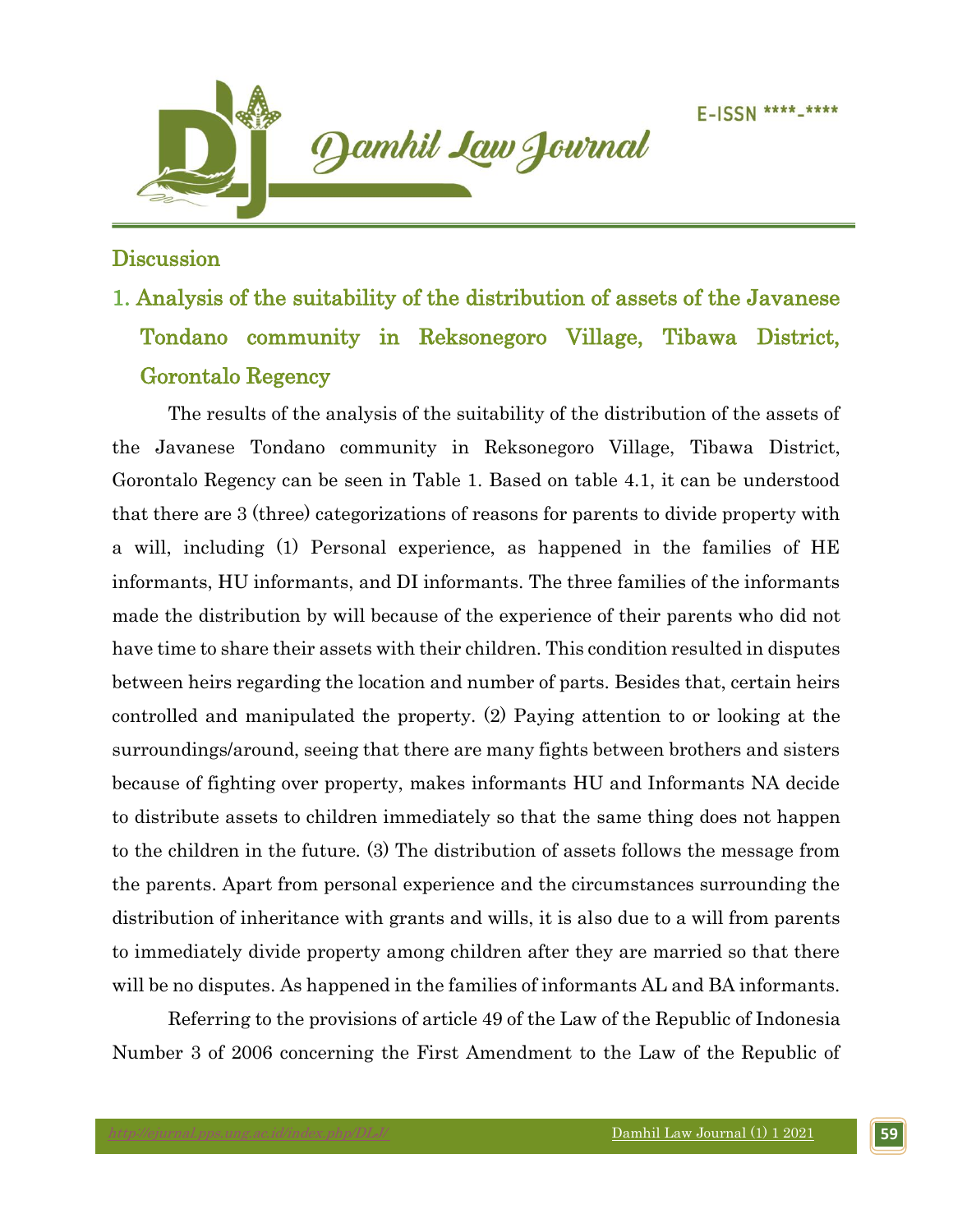

Indonesia No. 7 of 1989 concerning Religious Justice and last amended by Law of the Republic of Indonesia Number 50 of 2009 it is seen that the authority to adjudicate on cases in the field of Sharia economy is the authority of the Court of Religion. Thus, it can be interpreted that the whole series of litigation settlements in the field of Sharia economy from the registration of the case until the reading of the verdict and execution is the absolute authority (absolute) of the Court of Religion.

Table 1. Analysis of the Conformity of the Distribution of Assets to the Tondano Javanese Community in Reksonegoro Village, Tibawa District, Gorontalo Regency

| No.            | Informant<br>Code | Reasons for Sharing Inheritance with Wills                                                                                                                                                                              | Categorization           |
|----------------|-------------------|-------------------------------------------------------------------------------------------------------------------------------------------------------------------------------------------------------------------------|--------------------------|
| 1              | <b>HE</b>         | His parents did not divide the property when he was<br>still alive, so the heirs had a dispute about the share<br>and location of the property.                                                                         | Experience<br>Personal   |
| $\overline{2}$ | HU                | Parents died and did not have time to divide the<br>property, so the eldest son took over the property<br>and divided it according to his wishes.                                                                       | Experience<br>Personal   |
| 3              | <b>BA</b>         | Parents ordered that the treasure be divided when<br>all the children are married, in addition to the<br>experience of<br>other families whose parents did not divide the<br>property first, so many heirs were at war. | Message<br>People<br>Old |
| 4              | <b>UN</b>         | Seeing around many families who do not get along<br>with each other because of fighting over property                                                                                                                   | Experience<br>Around     |
| 5              | IN                | The experience of the wife's parents whose property<br>was not shared by their parents, so certain heirs<br>manipulate the property.                                                                                    | Experience<br>Personal   |
| 6              | <b>NA</b>         | A lot is going on around family members who do not<br>get along because of fighting over property.                                                                                                                      | Experience<br>Around     |
| 7              | AL                | Message parents to immediately divide the property<br>to the children so that there are no disputes.                                                                                                                    | Message<br>People<br>Old |

Some things that parent consider before distributing inheritance with a will are as follows: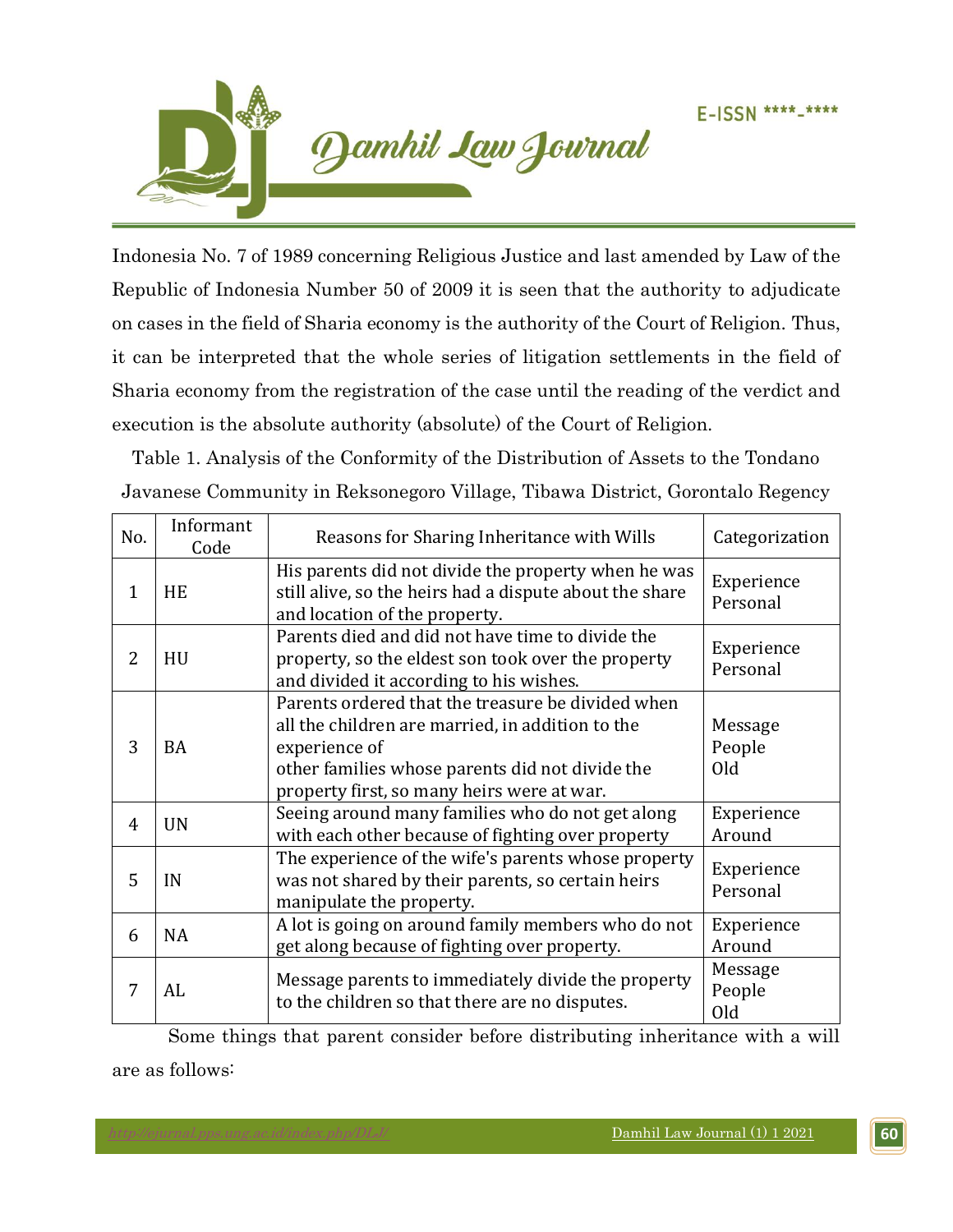

- 1. Educational responsibilities. Educational dependents here mean that before dividing the inheritance with the will, the children have finished in terms of education / have not attended education. This is done to anticipate if at any time there is an urgent need. Because if one or several children are still studying and need more money to pay for their education, while the available money is not sufficient, then most of the farmers' parents will usually sell their assets such as rice fields/gardens. However, if the property has been distributed and then resold for educational needs, it will cause problems in the future.
- 2. Marriage Dependents. Dependent marriage here is usually more emphasis on the marriage of sons. This is because, in Sumbawa marriages, the costs for marriage are borne mainly by the boys. The cost of the wedding will be determined at the time *beketoan* (application). In this case, it is still possible to bargain between families until both parties agree on the amount to be paid by the men. Most of the parents of the men who are getting married will share the costs of the children's marriage, especially for men who are not yet wellestablished; usually, most of the wedding costs will be borne by their parents.
- 3. Debt Repayment. Before dividing with a will, the parents have also made sure that there are no remaining debts. Because if there are debts that have not been repaid while the assets have been distributed by will, then new problems will arise in the future regarding who is responsible for paying off the debts left by the parents.

## 2. Analysis of property dispute resolution through Alternative Dispute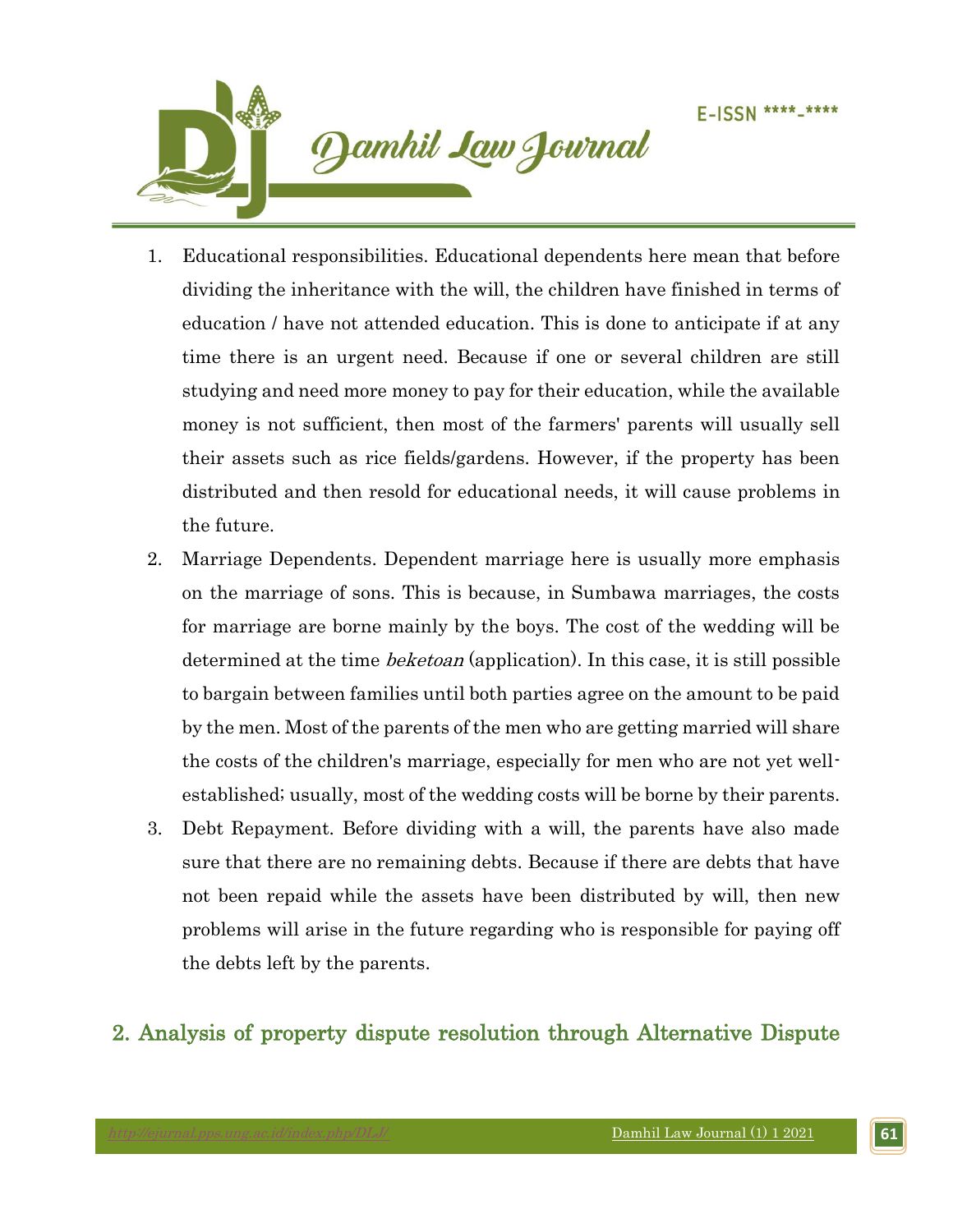

# Resolution (ADR)

Results of interviews about the analysis of the settlement of property disputes through the Alternative Dispute Resolution (ADR) route for the Tondano Javanese community in Reksonegoro village, Tibawa sub-district, is presented in Table 2.

Table 2. Analysis of Asset Dispute Resolution through Alternative Dispute

| No.          | <b>Finding</b>                                         | Category                                                                                                                                                                                                                                                                                                                                                                                                                                                                            |
|--------------|--------------------------------------------------------|-------------------------------------------------------------------------------------------------------------------------------------------------------------------------------------------------------------------------------------------------------------------------------------------------------------------------------------------------------------------------------------------------------------------------------------------------------------------------------------|
| $\mathbf{1}$ | Case Description dispute<br>over testamentary property | Alternative Dispute Resolution (ADR) settlement,<br>namely consultation, negotiation, mediation, and<br>conciliation                                                                                                                                                                                                                                                                                                                                                                |
| 2            | <b>Alternative Dispute</b><br><b>Resolution (ADR)</b>  | Reasons for resolving property disputes through the<br>Alternative Dispute Resolution (ADR) route<br>1. Holding Firmly the Principle of Ampit Watu Esa<br>Pelayas<br>2. Cultivating the Cultural Values of Deliberation<br>for Consensus<br>3. Upholding the Value of Gotong Royong<br>4. Reluctance towards Settlement through Court<br>Institutions<br>5. Keeping Pam or the Good Name and Honor of the<br>Family<br>6. Preventing Disputes from Getting Bigger and<br>Protracted |

Resolution (ADR)

**3.** Analysis of the suitability of the distribution of assets of the Javanese Tondano community in Reksonegoro Village, Tibawa District, Gorontalo Regency

## **1) Property division method**

In the inheritance distribution with wills practiced by the Javanese Tondano community in Reksonegoro village, there are two interrelated laws, namely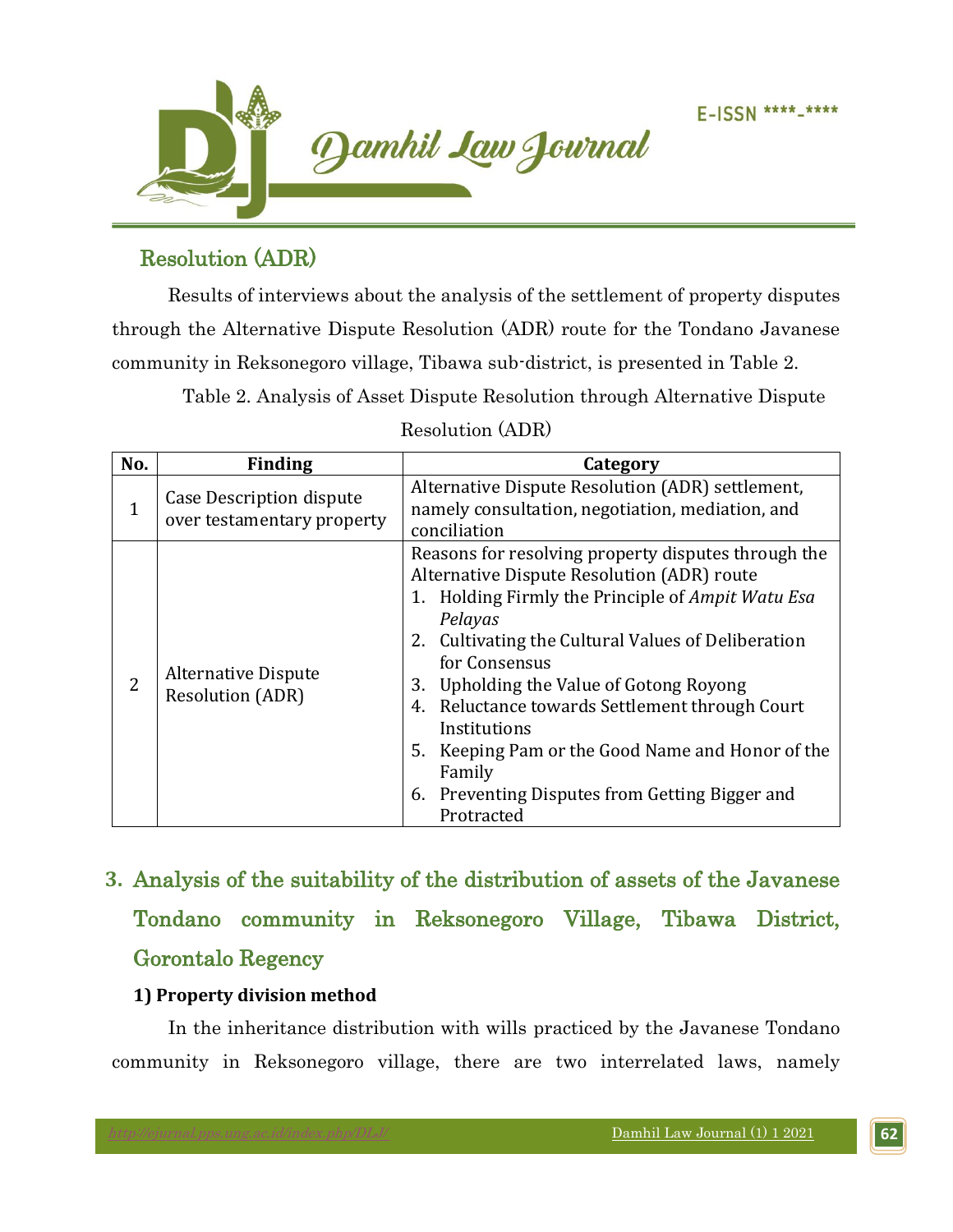

inheritance law and will law. The division of inheritance with a will which is practiced by the Tondano Javanese community in Reksonegoro village, Tibawa sub-district, is divided into two ways of distribution, namely: First, testamentary grants, meaning that part of the assets that will become assets are distributed and handed over to children while the parents are still alive. Moreover, part of the property is left for the needs of the parent's life, and the remaining property will then be distributed by will and handed over after the parent dies. Second, the division is carried out by will only.

If observed, the distribution of the will has fulfilled the pillars of the will as contained in Islamic law. As contained in the KHI, they have divided into 4, namely: (a) People who make a will. (b) The person who receives the will. (c) wills. d) Editorial (Sight) Will. Explaining the pillars and conditions in the Compilation of Islamic Law (KHI) is regulated in Article 194 and Article 195. Based on these two articles, it can be concluded that: The condition for the person who will make a will is at least 21 years old, there is no coercion from any party or under guardianship, and the property to be willed is the full right of the testator. As for the implementation, the will is carried out in two witnesses or a notary, orally or in writing. They will still do not exceed one-third of the inheritance. Concerning the will to the heirs, it is considered valid if all the heirs have approved it.

## 2) Stages of the division of property with a will

## a. Gather the whole family

The gathering of all family members is usually done in the house where the parents live. The parties involved in the distribution of inheritance by testament include: (1) A will, which is meant here is a parent who will inherit his property by way of a will to a prospective heir. Parents do this division at their own will without any coercion from any party. (2) The beneficiary is a person who is entitled to receive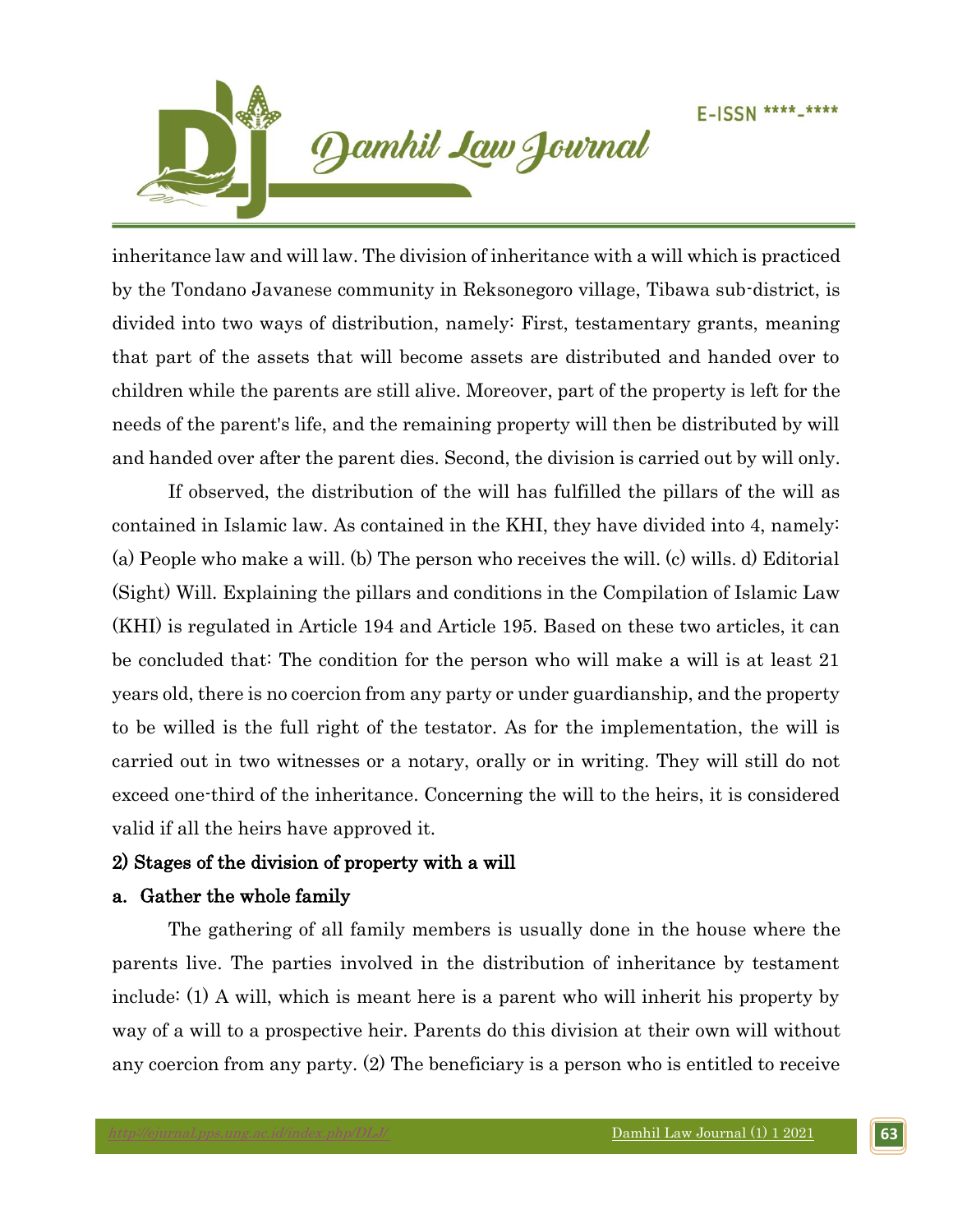

an inheritance, usually only children who are potential heirs, both boys and girls. (3) Other relatives, relatives serve as witnesses. Witnesses can also come from the sonin-law (husband/wife of potential heirs) and community leaders, such as religious leaders, village heads, hamlet heads, and others.

## b. Conveying the purpose of the association and determining the section

When all parties have gathered, the parents will convey the purpose of the association, which is to distribute inheritance through a will. The will is delivered in front of the beneficiary and witnesses. After that, the testator will notify the share of each prospective heir and why it was decided so. The items in the will can be rice fields, garden land, yardland, houses occupied by the testator, and other assets that have value.

## c. Asking for opinions from potential heirs

After notification of the intent and part of each beneficiary, the testator will then ask the opinion of each regarding the part that has been determined earlier. If someone disagrees, it will be discussed again until there is an agreement from all parties.

## d. Deal

If all families have agreed with the parts, then according to Mighniyah (1996: 240), the testator will clarify the part of each beneficiary following the results of the previous agreement. If we refer to will law in KHI and fiqh, some problems are still a question in the distribution of inheritance with wills. (1) The person entitled to receive a will. (2) The value of the property in the will. (a) For People who are entitled to receive a will, there is a difference of opinion as to whether the heirs can receive a will or not. According to the *Imamiyah* group, a will may be for heirs or non-heirs and does not depend on the approval of other heirs, as long as it does not exceed one-third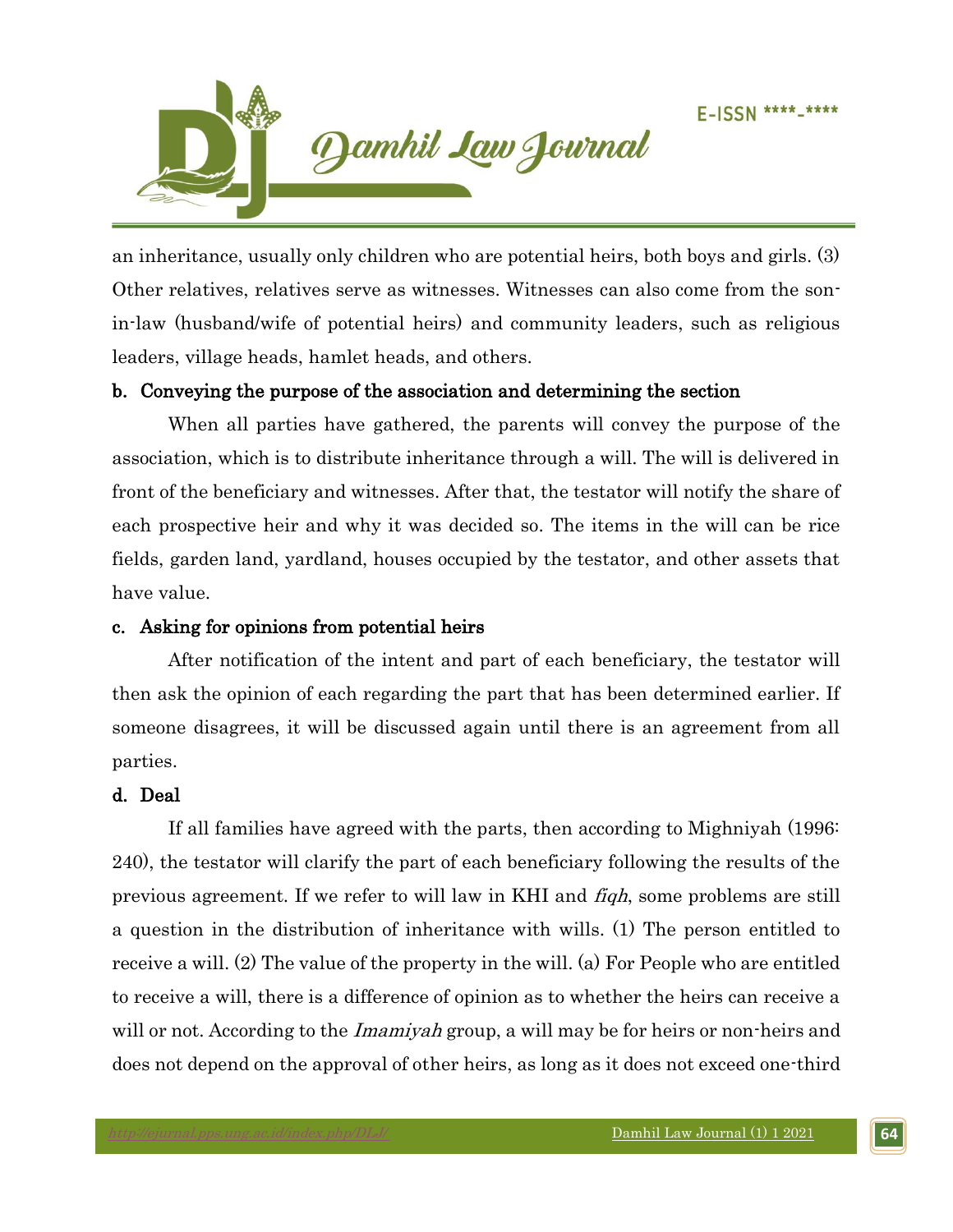

of the property. Some of the Malikiyah and Zahiriyah circles (in Zein, 2004: 380) states that the prohibition of wills to heirs does not become invalid with the permission of the other heirs. According to them, such a prohibition is a right of Allah SWT, which cannot be waived by the willingness of humans, who in this case are the heirs. The heirs have no right to justify something that Allah SWT forbids. If the heirs also agree, as this school explains, then the status is no longer a will but a grant (gift) from the heirs themselves, which must meet certain conditions as is customary in the practice of grants. The heirs have no right to justify something that Allah SWT forbids. If the heirs agree, as this school explains, the status is no longer a will but a grant (gift) from the heirs themselves, which must meet certain conditions as is usually the practice of grants. The heirs have no right to justify something that Allah SWT forbids. If the heirs also agree, as this school explains, then the status is no longer a will but a grant (gift) from the heirs themselves, which must meet certain conditions as is customary in the practice of grants.

Determination and distribution of inheritance with testamentary grants and wills that parents practice in the Tondano Javanese Community in Reksonegoro village are carried out because the determination and distribution of assets made after the parents die by the community can no longer be trusted, considering the distribution in this way will be significant the possibility of a dispute between the heirs. Such as the seizure of the position/location of the property, and it is also possible the possession of property by certain heirs. So many of the parents decided to divide the property with a will to protect the rights of the heirs themselves.

The author analyzes no significant difference between the distribution of inheritance and wills that occurred in the Tondano Javanese community in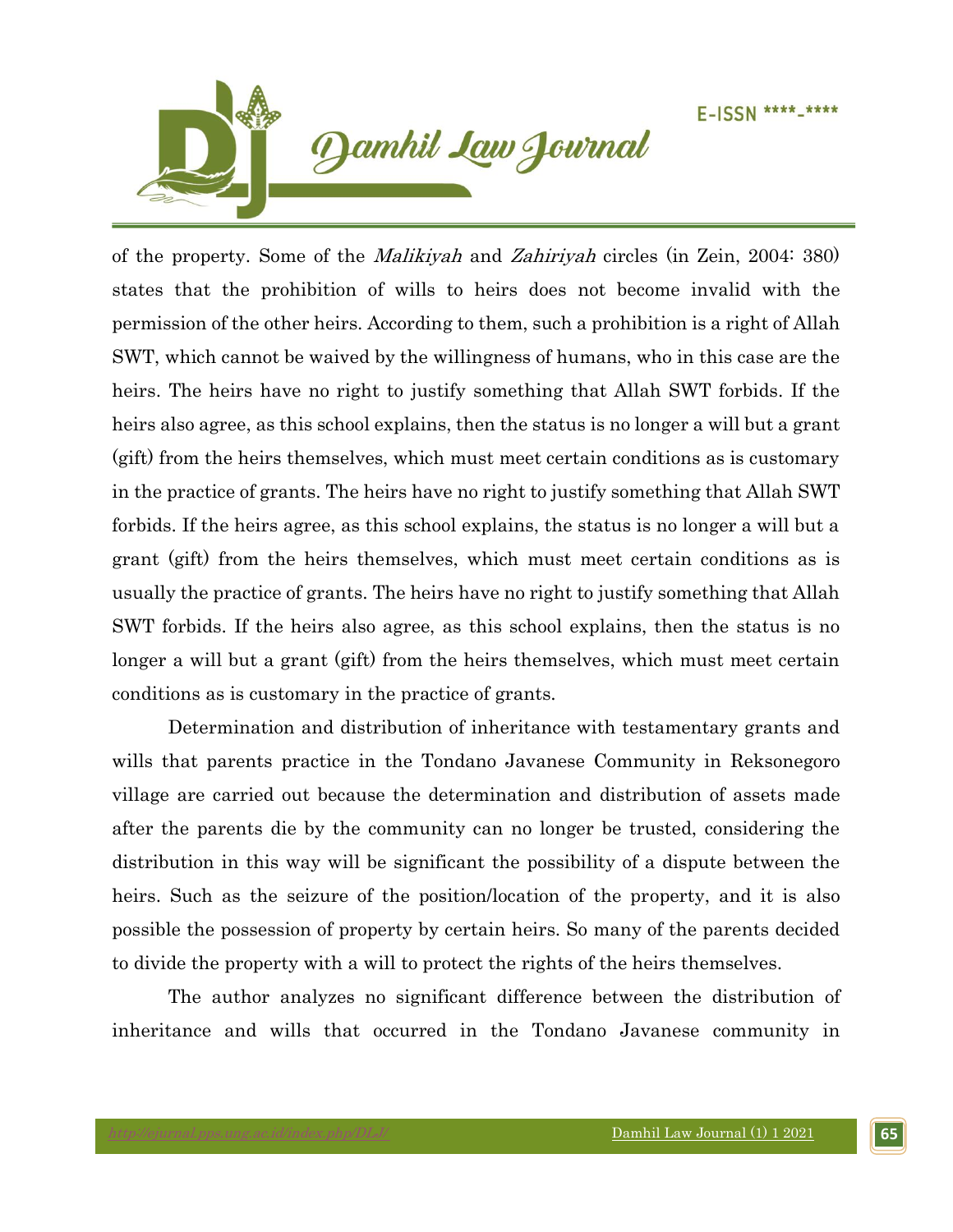

Reksonegoro Village, Tibawa District, and the inheritance law itself. This can be seen from several things as follows:

## a. Beneficiary

The beneficiary who is entitled to receive the will is the person who has the right to be the heir (prospective heir). Article 174 verse 1 The Compilation of Islamic Law (KHI) states that the groups of heirs according to consist of: (1) According to blood relations: which includes (a) The male group consists of father, son, brother, uncle and grandfather (b) The women group consists of mother, daughter, sister and grandmother.

## b. According to the marital relationship consists of a widower or widow.

If all the heirs are present, only children, father, mother, widow or widower are entitled to inherit. The beneficiary in the distribution of inheritance with a will here is a person who has the right to be a prospective heir. In this case, it is a child because only parents and children still exist when the inheritance is divided into a will. So only children are entitled to inherit with a will because the inheritance cannot be distributed when one of the parents is still alive. In other words, the inheritance will only be valid/distributed when both parents have died.

## 3) Determination of the amount of the willed property and the share of each

According to article 174 verse 2 Compilation of Islamic Law (KHI) that the amount of property that is willed and its respective share (a) The amount of property that is willed the amount of property that will be passed on to the prospective heirs depends on the method of distribution as applied in the distribution. First, they will grant. Suppose the distribution is done with a testamentary grant. In that case, part of the property will be distributed to the prospective heirs as long as the parents are still alive, and part of it will be left for the parents' livelihood. The property will be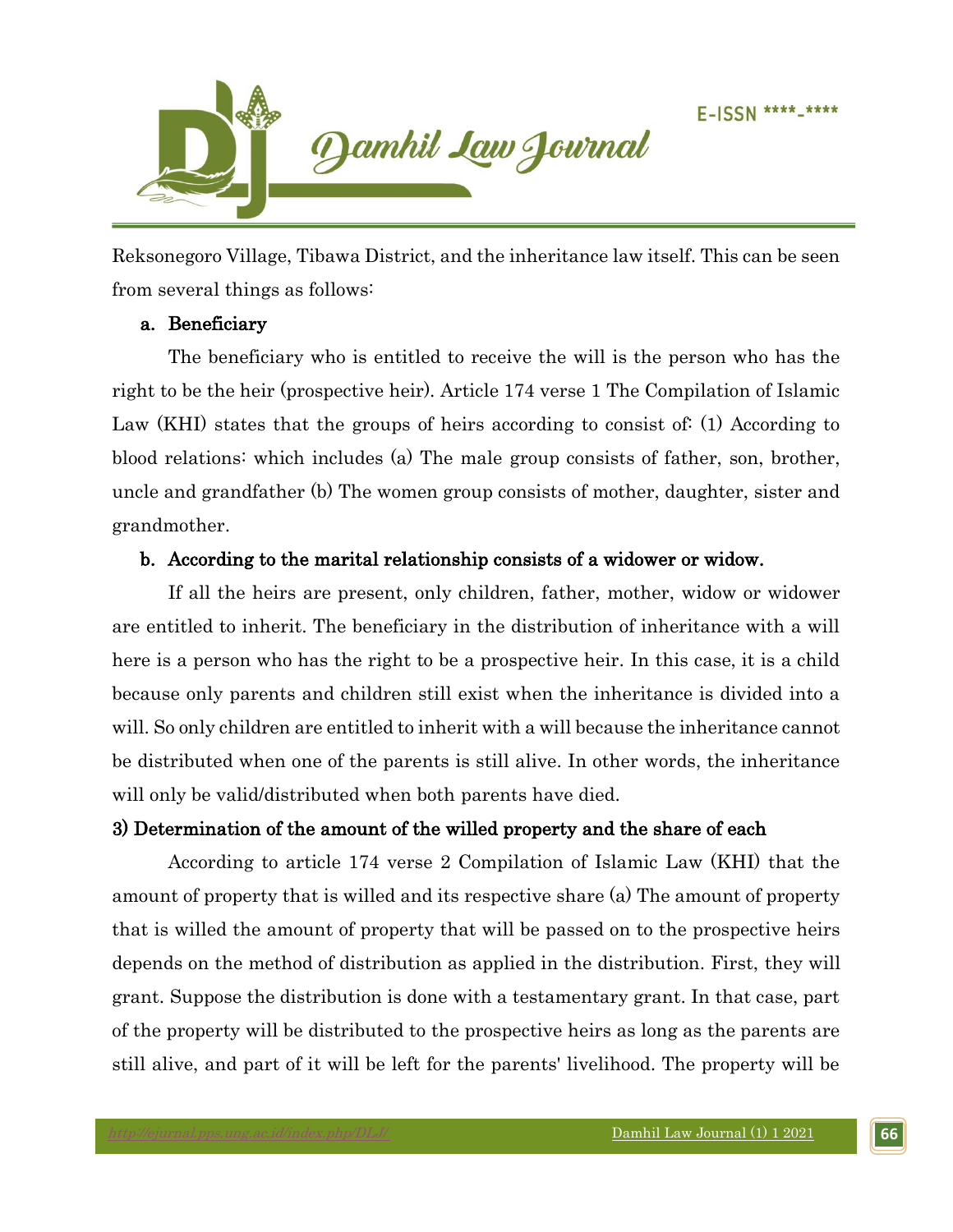

distributed in a will, and the delivery will be made after the parents die. Second, the will. If the distribution is done by will only, then the assets that will be passed on are all the assets that will later become assets. (b) The size of each portion. An explanation of the amount of share received by the heirs (children and widows/widowers) in the KHI is regulated in articles 176, 179, and 180. The explanation regarding this is described as follows (a) The child's share. According to Article 176 of the Compilation of Islamic Law (KHI) that if there is only one girl, she gets half of the share, if two or more people together, they get two-thirds of the share, and if the daughter is together with the son, then the child's share boys are two to one with girls. (b) Widow and widower share: According to articles 179-180 of the Compilation of Islamic Law (KHI) that if the wife dies, the widower gets half of the share, if the heir does not leave children, and if the heir leaves children, the widower gets a quarter of the share. However, If the deceased is sumani, the widow gets a quarter of the heir's share does not leave the child, and if the heir leaves the child, the widow gets the eighth share. The heirs in inheritance by will are only children. In the distribution of inheritance in general, what applies to the Tondano Javanese community in Reksonegoro village, Tibawa sub-district, boys get two parts, and girls get one part, known as 2:1. However, due to other considerations, the large share obtained by the prospective heirs has changed. In the distribution of inheritance in general, what applies in the Tondano Javanese community in Reksonegoro village, Tibawa sub-district, is that boys get two parts and girls get one part, known as 2:1. However, due to other considerations, the large share obtained by the prospective heirs has changed. In the distribution of inheritance in general, what applies in the Tondano Javanese community in Reksonegoro village, Tibawa sub-district, is that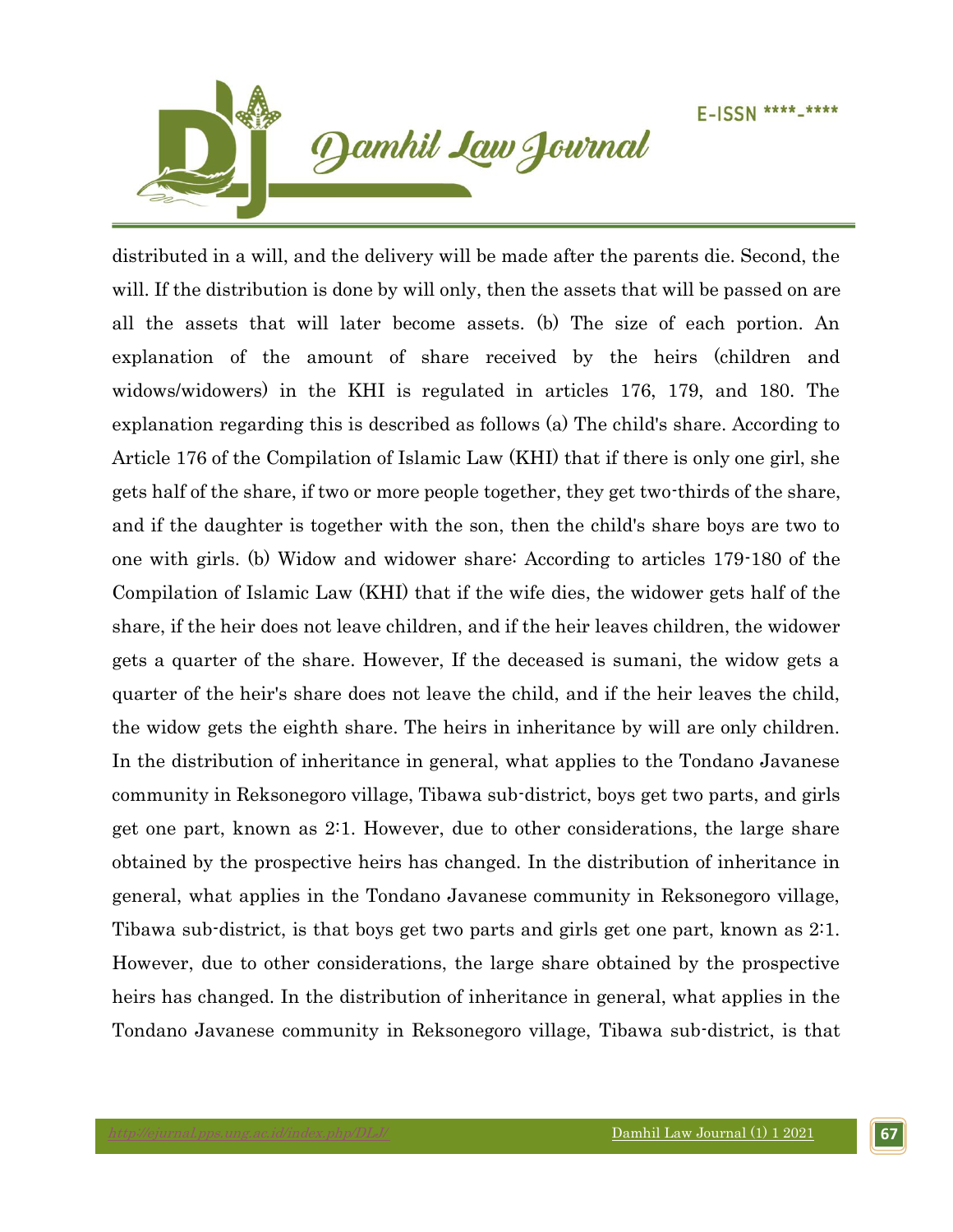

boys get two parts and girls get one part, known as 2:1. However, due to other considerations, the large share obtained by the prospective heirs has changed.

#### a. Men two parts, women one part (2:1)

The family of the NA informant carries out this kind of distribution. According to him, a fair distribution is a distribution that has been determined in Islamic law, namely one part of a boy is equal to two parts of a girl, according to, everything that has been determined by religion cannot be changed or is absolute. . But according to articles 179-180 of the Compilation of Islamic Law (KHI) does not deny that there is an equal distribution between men and women if there is an agreement or agreement from each heir.

#### b. Equally between men and women (1:1)

The reasons for the equal distribution of sons and daughters in each family are different. Informant BA's family divides wealth equally among children, boys and girls, because it is a request from their only son because his son feels he has spent much money both for college and his wedding expenses. In addition to the family of the BA informant, the family of the UN informant also divides their wealth equally between their two children. This distribution was carried out as a thank you from UN informants to their eldest daughter, who had been taking care of and caring for them.

# c. The child who has lived the longest with his parents or the youngest child will become the house owner.

Giving a house to the child who has lived the longest with parents or the youngest child means that here they are those who get the house in addition to what they should get, so the house is not counted as part of the assets that should be obtained but is calculated as an addition because of the existence of specific considerations, such as gratitude from parents because the child has looked after and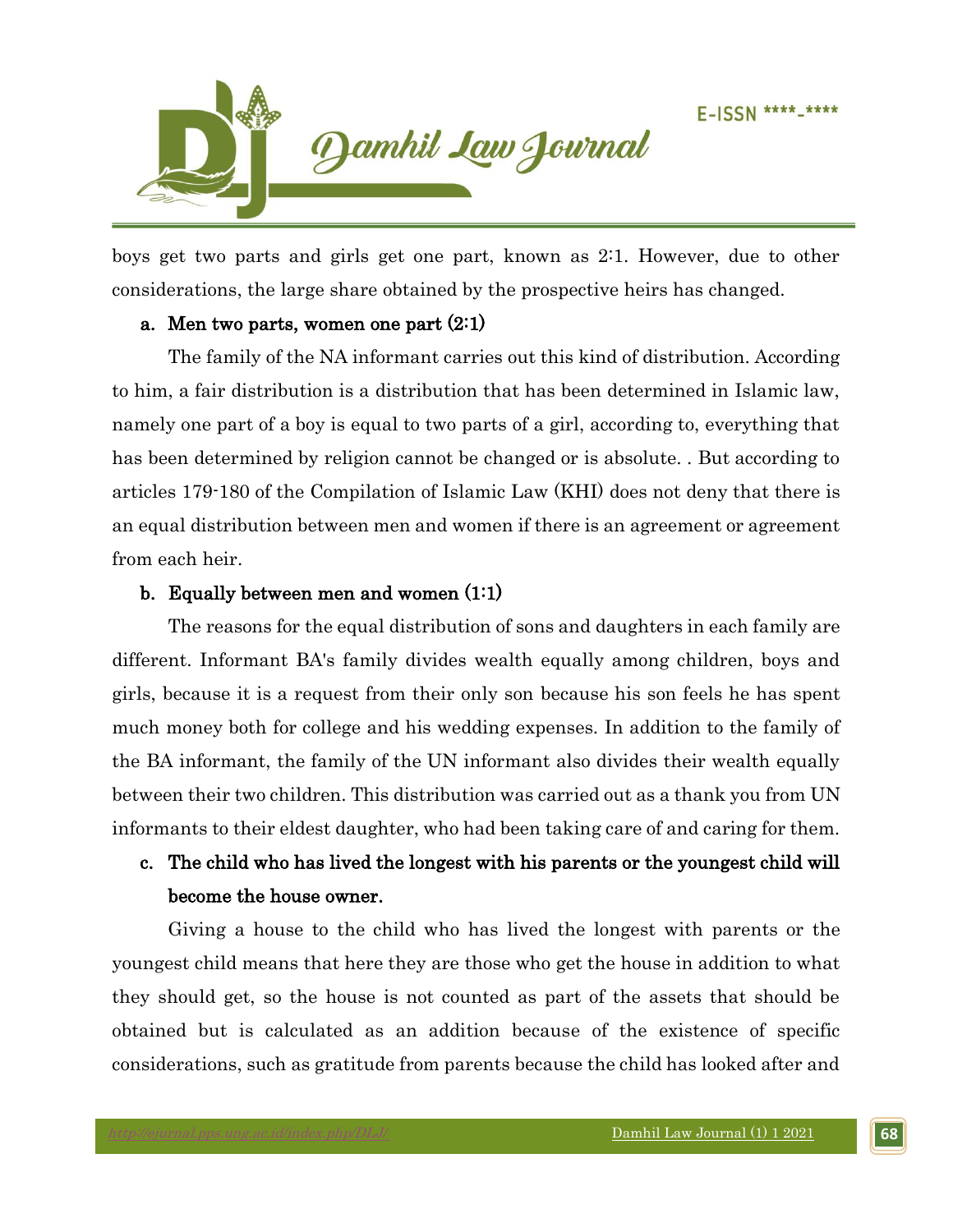

took care of it very well, or it could be because it is considered an additional treasure. After all, they feel there is a shortage in terms of parts.

## d. The eldest son gets the most share.

This kind of distribution is similar to what happened in the Navy informant's family, and his eldest son inherits more than his other siblings because he has spent quite a lot of money to send his younger brother to school, as a thank you, his parents give him a more significant share. The difference in the method of distribution above is based on the circumstances and needs of the beneficiary, and this is also with the approval of all prospective heirs. Thus, although the distribution of inheritance in general in the Tondano Javanese community in Reksonegoro village, boys get two parts and girls get one share or known as 2:1. However, due to consideration of the circumstances and needs of the beneficiary, the division of each family is different. Wadud (2001:156) argues that the 2:1 division of inheritance is not a final provision but only a variation of the division. The distribution of inheritance should be carried out with various considerations, including the condition of the family left behind, the principle of benefit and the needs of the heirs and the benefits of the property itself. Thus, according to the distribution of inheritance, it can be very flexible and has many possible distributions, depending on the benefits of property for each heir. If so, then the division reflects the nature of justice. Article 183 of the KHI states that the heirs can agree to make Peace in the distribution of property after each is aware of his share.

Obligations and responsibilities before the distribution of the will, if in the distribution of inheritance there are several obligations and responsibilities of the heirs before the distribution of inheritance is carried out, then in the distribution of inheritance with a will, there are also obligations and responsibilities of the parents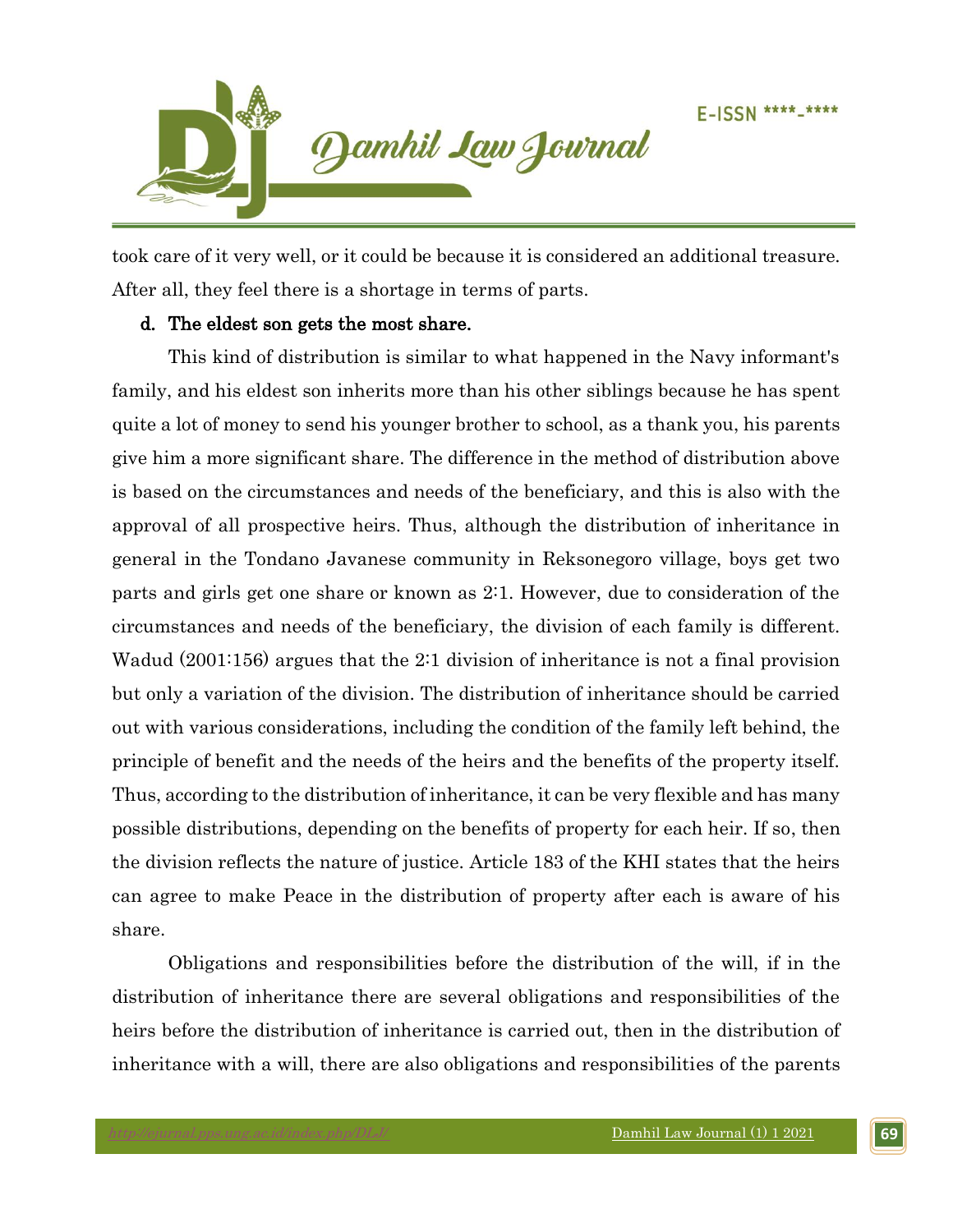

before making the distribution. Before the distribution of assets, there are several obligations and responsibilities that must be carried out by the heirs to the heirs, including: (1) the obligations of the heirs to the heirs are: (a) take care of and finish until the funeral of the corpse is completed; (b) settle both debts in the form of treatment, care, including the obligations of the testator and the debt collector; (c) finalize the testator's will; (d) dividing the property among the entitled heirs. The obligations and responsibilities of the testator before distributing the inheritance with a will include:

## a. Educational dependents

Dependent education here means that before dividing the inheritance with the will, the children have completed in terms of education / have not attended education. This is done to anticipate if at any time there is an urgent need. Because if one or several children are still studying and need more money to pay for their education, while the available money is not sufficient, then most of the farmers' parents will usually sell their assets such as rice fields/gardens. However, if the property has been distributed and then resold for educational needs, it will cause problems in the future.

## b. Marriage dependents

Marital responsibilities here are usually more emphasized on the marriage of sons. This is because, in Sumbawa marriages, the costs for marriage are borne mainly by the boys. The cost of the wedding will be determined at the tama beketoan (application). In this case, it is still possible to bargain between families until both parties agree on the amount to be paid by the men. Most of the parents of the men who are getting married will share the costs of the children's marriage, especially for men who are not yet well-established; usually, most of the wedding costs will be borne by their parents.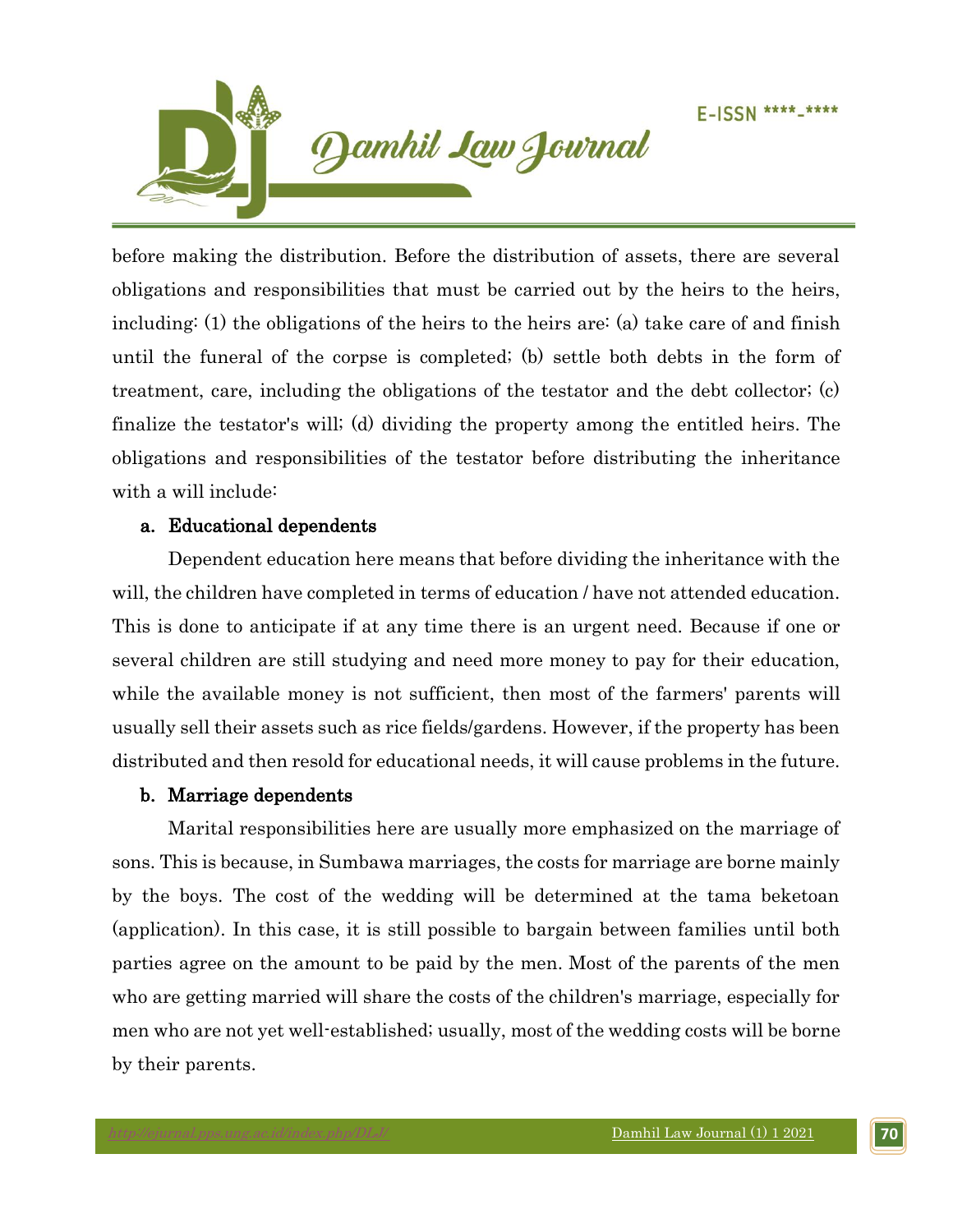

#### c. Debt repayment

Before dividing with a will, the parents have also made sure that there are no remaining debts. Because if there are debts that have not been repaid while the assets have been distributed by will, then new problems will arise in the future regarding who is responsible for paying off the debts left by the parents. The relationship between the obligations and responsibilities of the heir in the inheritance with the distribution of inheritance with a will in Reksonegoro Village are: first, the management and completion of the funeral of the corpse in the family who divides the inheritance with a will are usually shared by the prospective heirs. As well as medical expenses, treatment if the testator is sick. Second, accounts receivable.

# 4. The reason for the distribution of the assets of the Tondano Javanese community in Reksonegoro Village, Tibawa District

Reksonegoro village, Tibawa sub-district, is divided into three ways of distribution, namely: First, the distribution is carried out after the parents die. Second, the distribution is carried out through a testamentary grant. Third, the division is done by will. The distribution in a first way is a joint distribution in inheritance distribution, where the deceased parent's property will be determined and distributed to the children after the parents die. The distribution in this way is usually carried out by deliberation between families. The element here is the inheritance distribution through a will, be it a testamentary grant or a will only. When referring to the progressive legal theory of Rahardjo (2004: 17), according to the researcher.

The distribution of inheritance with a will which is practiced by the parents of the Tondano Javanese community in Reksonegoro village, Tibawa sub-district, is carried out because the determination and distribution of property, which was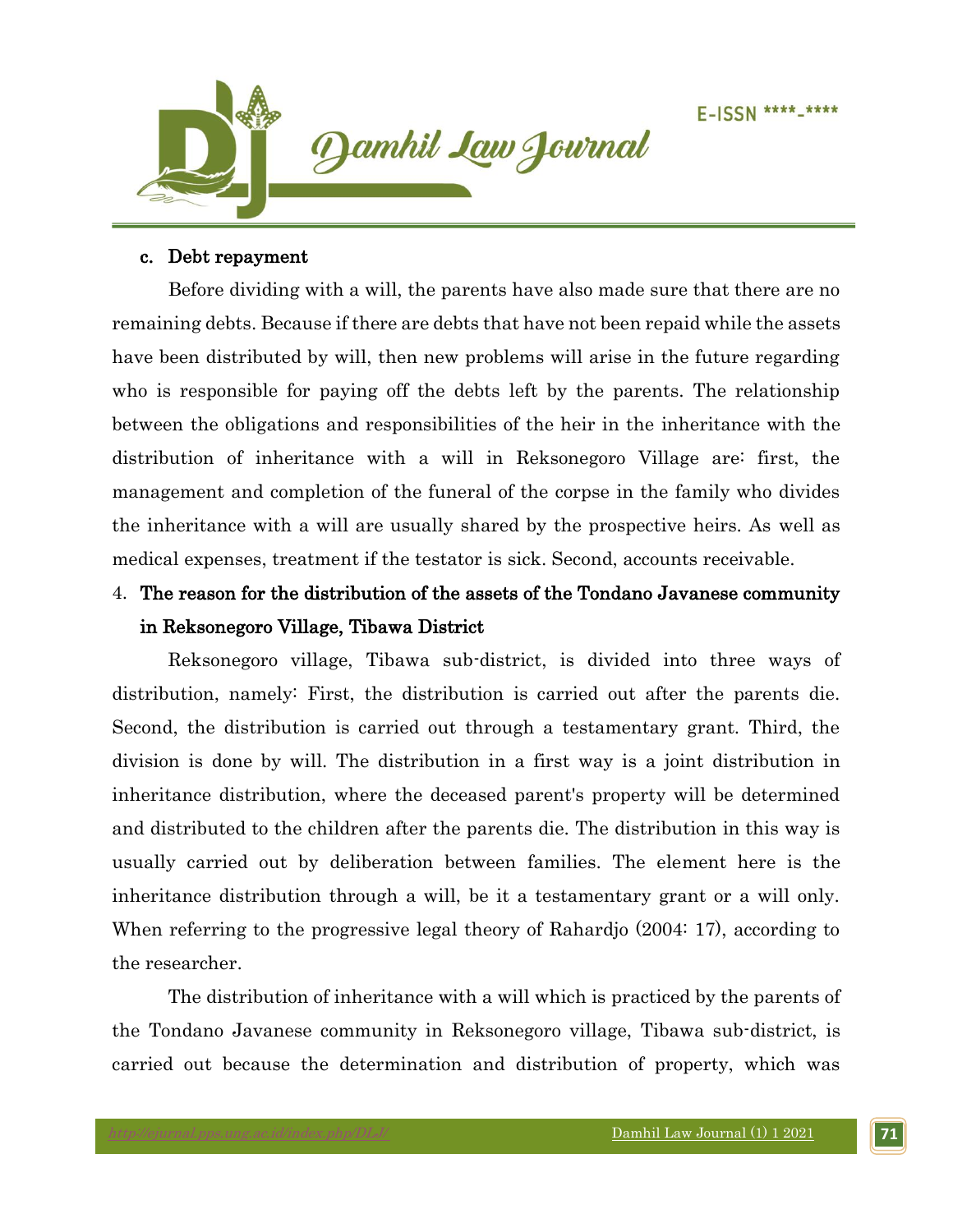

initially carried out after the parents died by the community, is no longer reliable, considering that the distribution in this way will most likely the occurrence of disputes between the heirs, such as the seizure of the position/location of the property and it is also possible for the possession of property by certain heirs. The division of inheritance with a will is also based on the following:

## a. Personal experience

Families who share an inheritance with a will based on personal experience include; the family of the informant HE, the family of the informant HU, and the family of the informant DI. The informant HE decided to divide the assets with the will because his parents did not share the property. A struggle for property occurred, which led to a fight between brothers because there was no agreement on the share and location of the assets of each heir. Hermansya hopes that the same thing will not happen to the children in the future.

A similar incident also occurred in the family of the informant HU, who decided to share the property with a will because his parents had not had time to share the property with a will before his death. Hence, the eldest son divided the property at will. HU informants and other siblings felt that the distribution of their eldest brother was unfair because it was more profitable for him (the eldest son). In addition, HU informants also said that most boys do not want to share (wealth) with girls because they think girls will eventually live with their husbands.

## b. Seeing the surroundings/surroundings

Two families decided to share their assets with a will because of this: the UN informant and the NA informant's family. The UN informant shared the property with a will because he saw many family members fighting over the seizing of property. If the property is not distributed from the start, he is afraid that the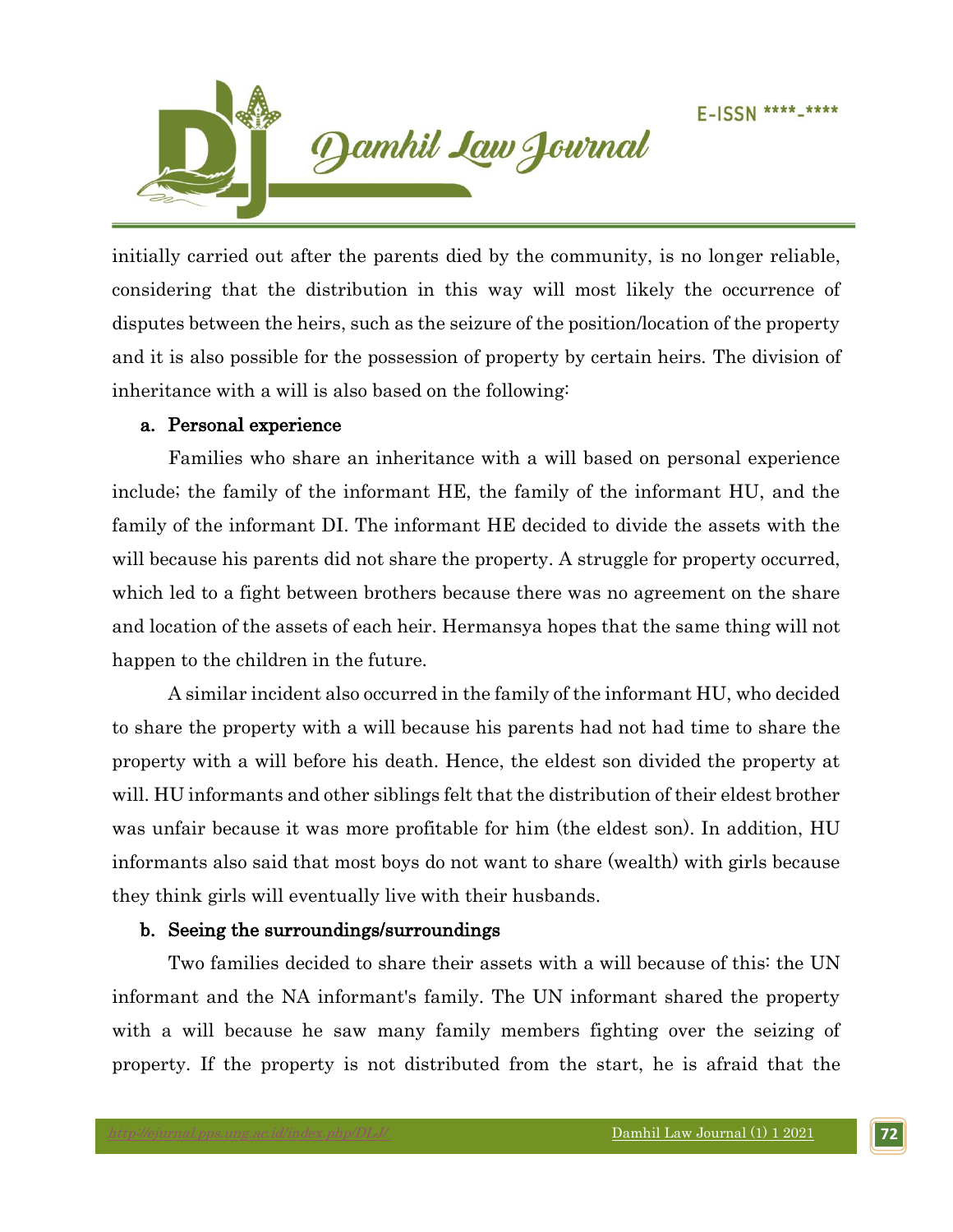

children will do the same thing. Although he was sure that the two children were doubtful to do so, still he shared it first because, according to him, no one knew what would happen in the future. For example, he gets negative influences from outside and so on, so according to him, if the property has been divided first, then when he dies, the children will live to take their share.

Like the UN informant, the NA informant also decided to divide the property with a will because he saw many other families fighting to seize the property; the NA informant claimed that the family's property was fighting because the parents of the family had not had time to share their property with the will before they died. So that the children fight over the location and amount of property that should be obtained. The NA informant also gave another example, a family who earns a living outside Gorontalo, such as in Manado and is educated and then does not go home and get married there, so most people here are not given a share of the inheritance. Thus, the distribution of inheritance by testament by NA informants is considered very important to maintain the rights of the heirs.

#### c. Message from parents

Apart from personal experience and the circumstances surrounding the distribution of inheritance with grants and wills, it is also due to a will from parents to immediately divide property among children after they are married so that there will be no disputes. As happened in the families of informants AL and BA informants. The family of the Navy informant stated that the reason for dividing the property with a will was because of a message from his parents. The Navy informant's parents advised that when the children were married, the Navy informant had to divide the assets with a will as his parents do now. According to the parents of the Navy informant, the distribution of inheritance by will is essential. That way, when he dies,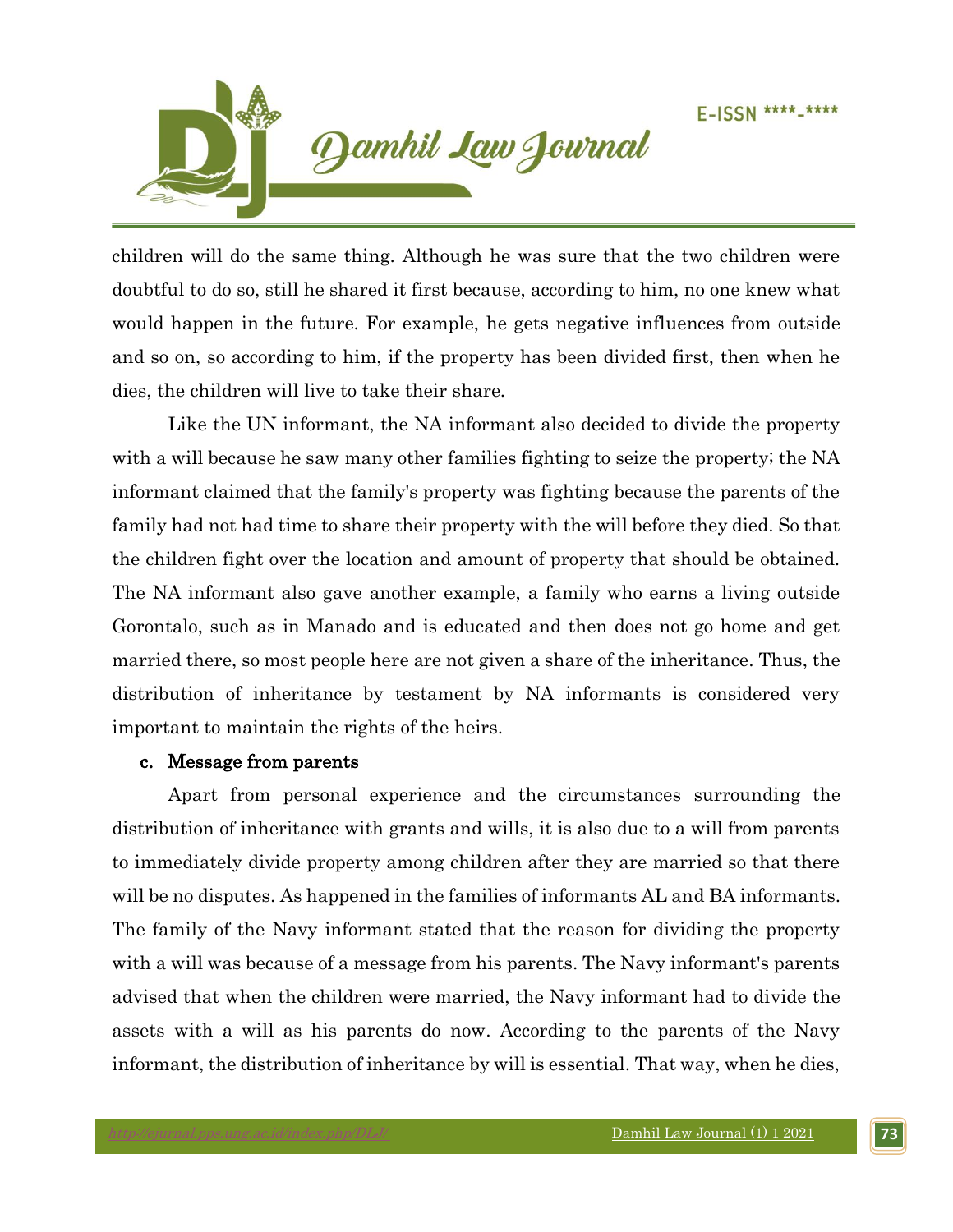

there is no possibility of a seizure of property because each child already knows his share. Like the family of the informant AL, the family of the informant BA also divides the property with a will based on the will of the parents; the parents of the informant BA advised that if one day all children (grandchildren) are married, the property must be immediately notified of their respective shares so that later there will be no disputes regarding part of each. Apart from messages from parents, BA informants also said that another reason was that there were many disputes between family members regarding their parents' assets.

2. Analysis of property dispute resolution through Alternative Dispute Resolution (ADR)

## 1. Description of the settlement of property dispute cases

## a. Consultation

 Consultation has a basic understanding or principle as a personal action between a particular party called the client and another party who is the consultant, who gives his opinion to the client to meet the needs and needs of the client. Based on the above understanding, it can be understood that this consultation is a free action on the part of the client as a person who needs advice, opinion, or just advice from a competent person (expert) called a consultant for the client to be able to handle the problems or conflicts he is facing.

Free action here means that the consultant does not hold the client accountable to carry out what the consultant has suggested. The consultant only plays a role in providing advice, opinions, or advice as long as it is related to the field he is engaged in, both formally and informally. This condition makes the consultant and client does not have full responsibility formally and materially for the relationship formed by the two of the problems or conflicts experienced by the parties, and efforts to resolve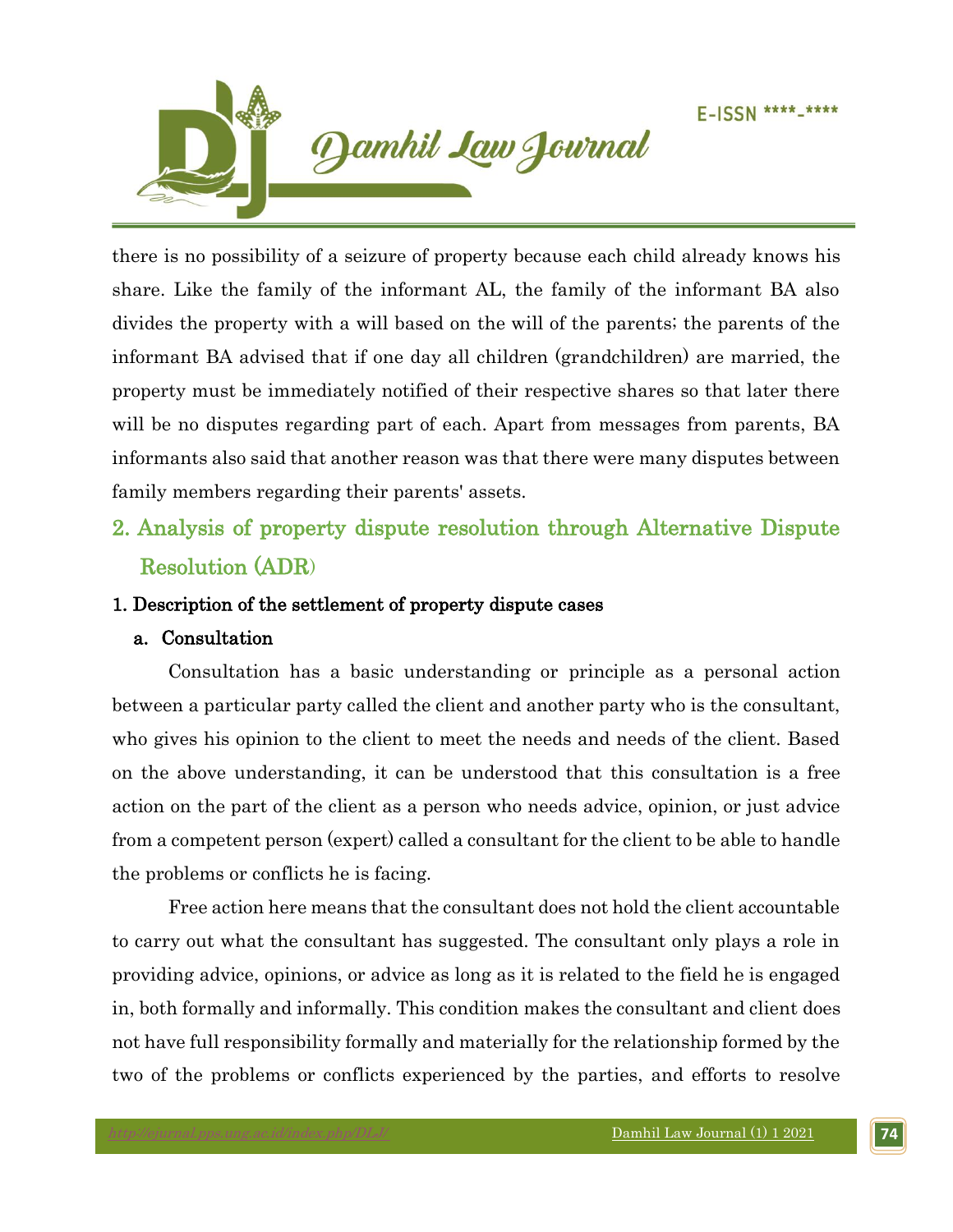

disputes experienced by the parties also remain the full responsibility of the client without any power. The consultant meddles in the dispute too much. This means that in consultation.

The first step after the person concerned has consulted with the older person, in general, the disputing parties first conduct internal negotiations only between the disputing parties. There is no need to summon outside parties and publish it. Internal parties mean the three supporters of the principle of *ampit watu esa pelayas*, namely from the disputing parties, and they discuss as much as possible. However, often, at this stage, the talks reach a dead end, and a solution is not reached because each party maintains its ego, opinion and stance that is the right one.

The hard-heartedness of the parties then closed the way of thinking and the purpose of the original discussion, which was to seek Peace, so that no results were obtained from the discussion. The atmosphere then became tense and became no longer conducive, and this condition was often the result of the deadlocked talks; the three clans supporting the principle of *ampit watu esa Pelayas* then became hostile and no longer respected each other according to their respective positions, both in daily life and in life. In a traditional procession or event.

#### b. Negotiation

 Negotiation is a way to find a solution to a problem through direct discussion (deliberation) between the disputing parties whose results are accepted by the parties. Observing this negotiation appears as art to reach an agreement and not a science that can be agreed upon. The legal basis for holding these negotiations is the formulation outlined in Law Number 30 of 1999 concerning Arbitration and Alternative Dispute Resolution (ADR) article 6 paragraph (2) which contains "the resolution of disputes or differences of opinion through Alternative Dispute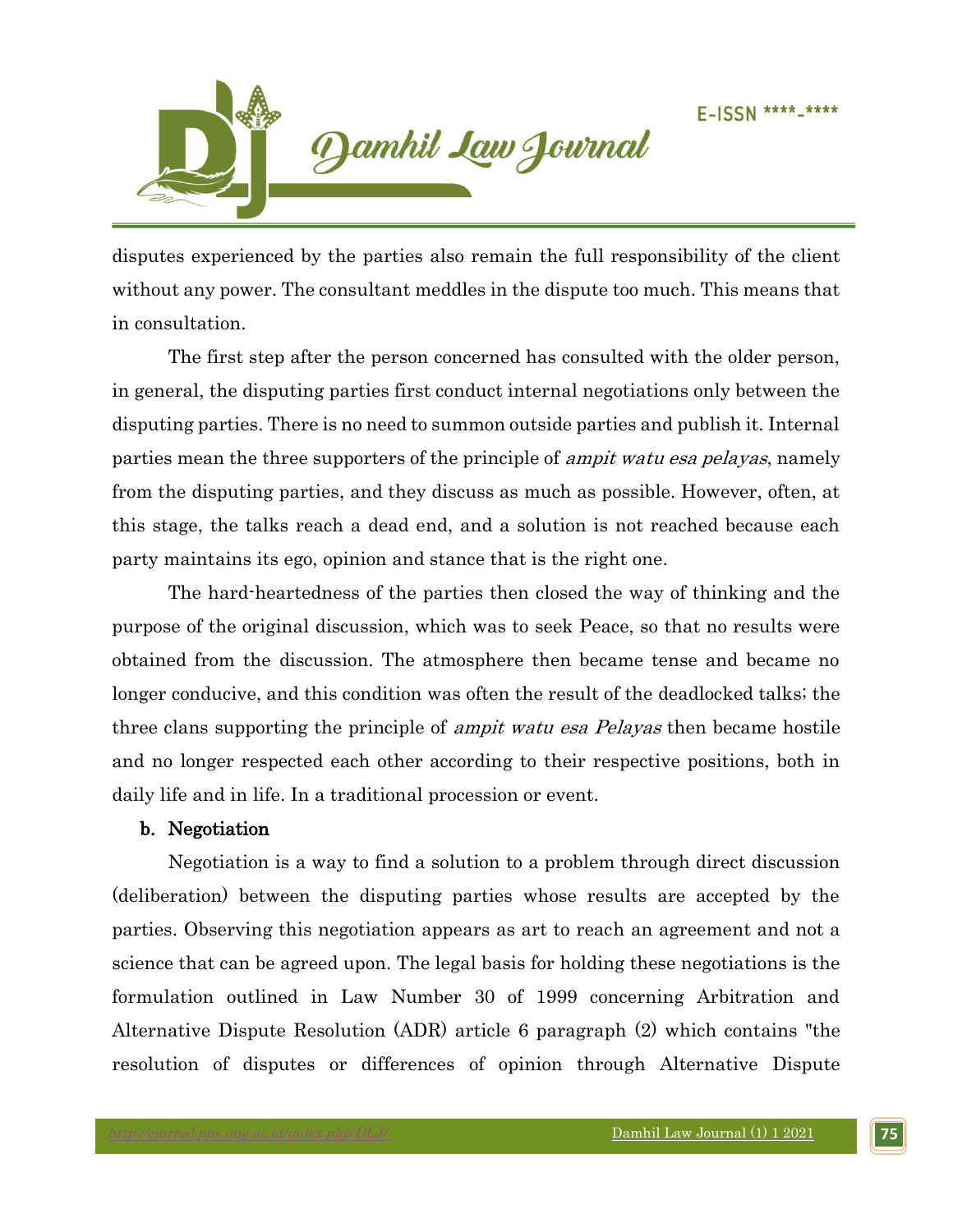

Resolution (ADR) as referred to in paragraph (1). in paragraph (1) is resolved in a direct meeting by the parties within a maximum period of 14 (fourteen) days and the results are stated in a written agreement. among them. The agreement regarding the settlement must then be stated in a written form agreed to by the parties.

In practice, negotiations are carried out for 2 (two) reasons, namely to look for something that cannot be done alone, for example negotiation or agreement in determining the price or other matters for both parties, in the event that there is no dispute and to resolve the dispute between the parties in the event of a dispute. dispute. In this way they do not involve anyone as an intermediary. The people who gather are only the disputing parties (internal and closed to third parties) sitting together, deliberating in reaching an agreement on the dispute they are experiencing.

#### c. Mediation

 Mediation is an effort to resolve disputes by involving a neutral third party (as a mediator or mediator) who does not have the authority to make decisions, helping the disputing parties reach a settlement (solution) accepted by both parties. Mediation process: (a) Premeditation stage. In this premeditation stage, the mediator and the parties must follow all dispute resolution procedures, as regulated in Supreme Court Regulation Number: 02/2003. (b) Mediation Stage. In this stage, the mediator and the parties can sit together at one big table to reach an agreement to find the best solution for the dispute they are experiencing. They have full freedom to express their opinion about the problems or disputes they experience.

After the agreement by the parties has been successfully realized, then the results of the mediation must then be stated in written form, becoming a dispute resolution agreement whose contents must be obeyed by the parties, because this is stated in the Supreme Court Regulation Number 02/2003 article 11 paragraph (1)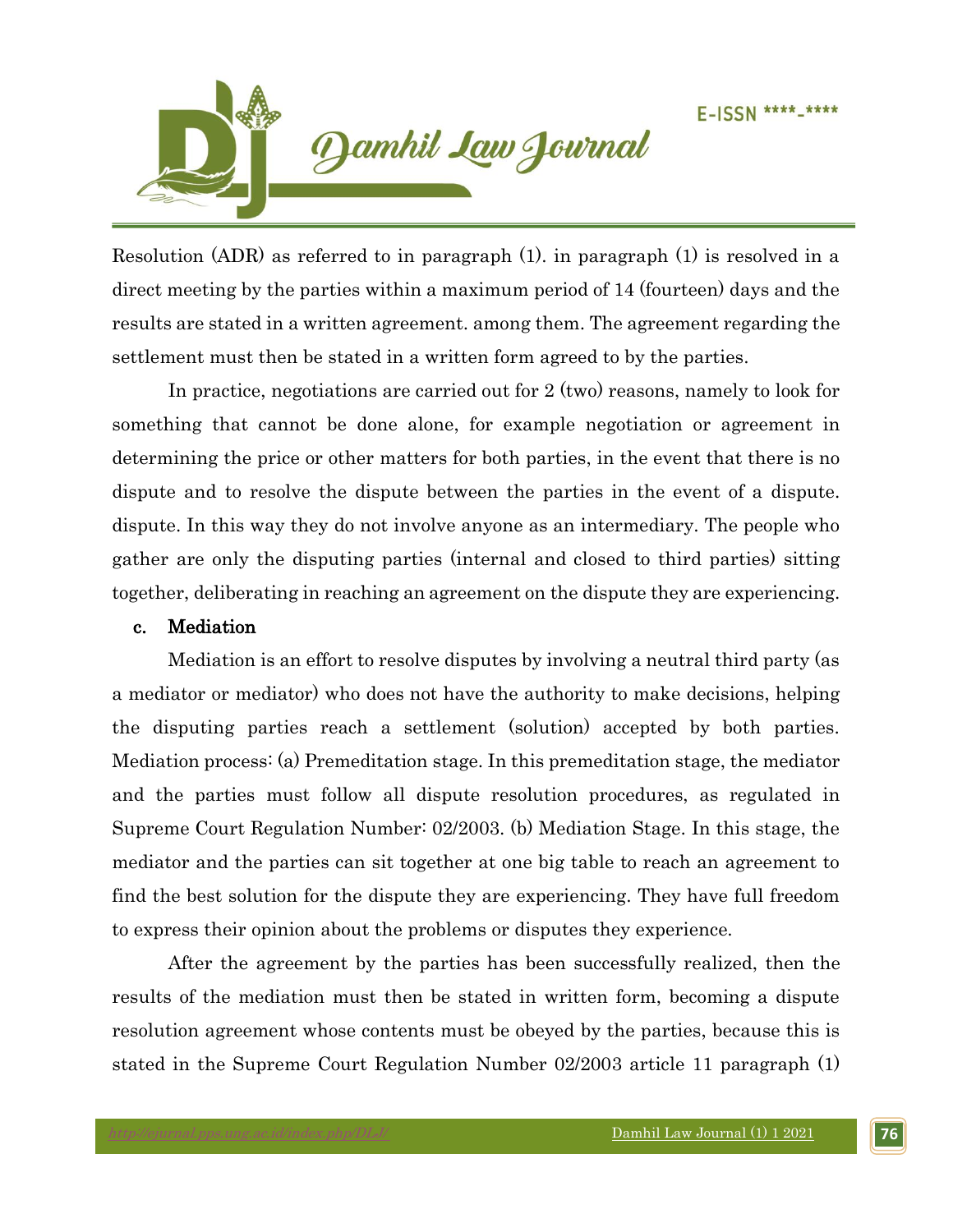

and (2), which contains: "If mediation results in an agreement, the parties with the assistance of the mediator are obligated to formulate in writing the agreement reached and signed by the parties. It is also emphasized in Law Number 30/1999 concerning Arbitration and Alternative Dispute Resolution (ADR) article 6, which contains: "Efforts to settle disputes or differences of opinion through a mediator ..., within a maximum of 30 (thirty) days an agreement must be reached in the form of in writing signed by all parties concerned".

The only solution that must and must be given by the mediator is the Peace of the parties until throughout the discussion process, both when the mediator is still discussing it separately with each party or after they all sit down together to discuss the problem again, the mediator must be neutral, fair and impartial to anyone in dispute. Peace must be the sole goal of the deliberation, so that the mediator must make every effort to make it happen. If not, then the mediator can be firm with the party who does not want to budge and still does not want to forgive the opposing party and remains adamant even though his position is not appropriate to be maintained under these conditions and situations.

## d. Conciliation

 Conciliation is the initial step of Peace that is subject to the provisions or legal basis of the Civil Code, including articles 1851 to 1864, and Law No. 30 of 1999 article 6 paragraph (7) in conjunction with paragraph (8), whose contents are as follows: The following: (1) The results of the agreement of the parties must be made in written form (2) The agreement must be jointly signed by the parties to the dispute, (3) The results of the written agreement that the parties have signed to the dispute must then be registered with the court country no later than 30 (thirty) days from the date of signature. (4) The execution of the decision must be carried out no later than 30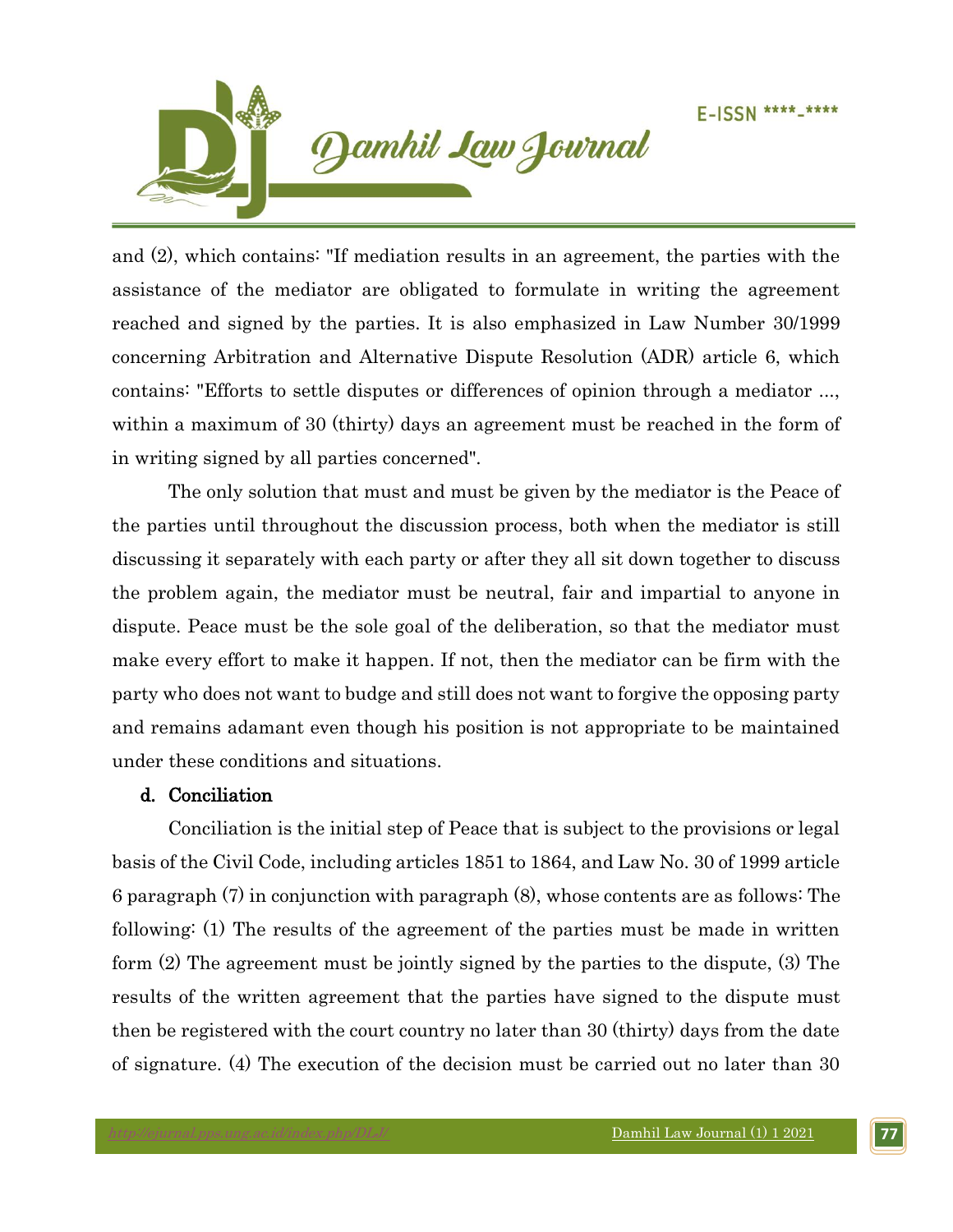

(thirty) days from the date of registration with the district court. Article 1851 of the Civil Code also states that "Peace is an agreement in which both parties, by surrendering, promising, or withholding an item, end a case that is currently dependent, or prevent a case from arising. This agreement is not valid, unless it is made in writing." The implementation of this conciliation is carried out before a court hearing (litigation) so that it can be carried out to prevent a trial (litigation) from being held at any level by the parties to the dispute.

# 2. The reason for the Tondano Javanese community in Reksonegoro Village, Tibawa District, to resolve property disputes through the Alternative Dispute Resolution (ADR) route

## a. Holding firmly to the principle of *Ampit Watu Esa Pelayas*

Taking into account the position of the *dingkel watu telu*, it is hoped that the existence of the *dingkel watu* well as a mediator or peacemaker using the parties and the *dingkel watu telu* sitting together and discussing or agreeing to find a way out of the problems they are experiencing. The parties then raise their concerns about releasing all tensions between them and discussing them with cool heads and wisdom, not with anger. The principle of *dingkel watu telu* existed throughout the meeting to bring together and provide a neutral middle point for the parties to find bright spots or solutions. The principle of *dingkel watu telu* then also reappeared at the end of the meeting to agree with the disputing parties on the solution taken as a settlement of their dispute. In front of *dingkel watu telu*, the disputing parties make Peace and promise to each other to carry out joint decisions with total commitment and promise that if the agreement is violated, then the parties concerned are willing to be subject to sanctions as punishment for their negligence.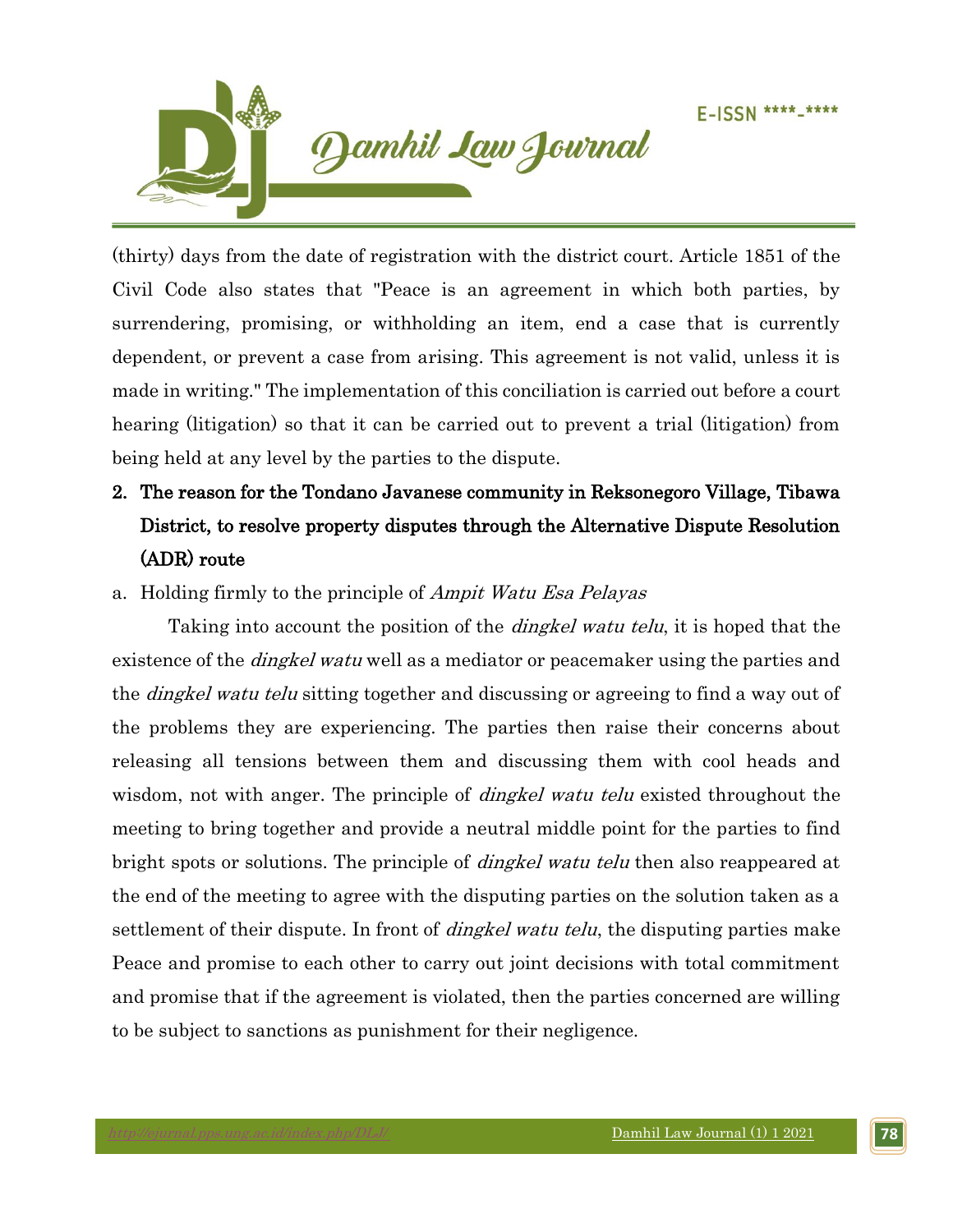

## b. Cultivation of cultural values deliberation for consensus

The culture of deliberation to reach consensus has existed in the Indonesian people for a long time, including the Tondano Javanese community in Reksonegoro village, Tibawa district, as part of the Indonesian nation. This is evidenced in the fourth principle of Pancasila as the basis of the Indonesian state, which contains "People led by Wisdom in deliberation/representation". Implementing the culture of deliberation has existed since time immemorial, including the Tondano Javanese community in Reksonegoro village, Tibawa sub-district, where the community in facing any event, always overcomes it by gathering, then deliberation to find the best solution. This philosophy of life originated from the life of the Tondano Javanese people in the village of Reksonegoro, Tibawa District, anciently who came from their hometown. However, even though they have migrated to Reksonegoro village, Tibawa sub-district and have formed a new social life with the existing systematics, they still use it today. This philosophy of life is used in my hometown and everywhere, including in Reksonegoro village, Tibawa sub-district. This is under Wignjodipoero (2004; 73) statement that legal regulations (favourable) are strong, but an agreement is even stronger than legal regulations.

## c. Upholding the value of gotong royong

Gotong royong is the embodiment of one of the proverbs of the Indonesian nation itself, namely "Heavy is the same, light is also carried." This proverb means that if anything is sad or happy, it must be felt together. Together, they feel the same fate, share the joy and sorrow. This condition means that in dealing with property disputes, the Tondano Javanese community in Reksonegoro village, Tibawa subdistrict, adheres to traditional values and chooses to resolve property disputes through a mediation process with the services of a mediator as a liaison so that they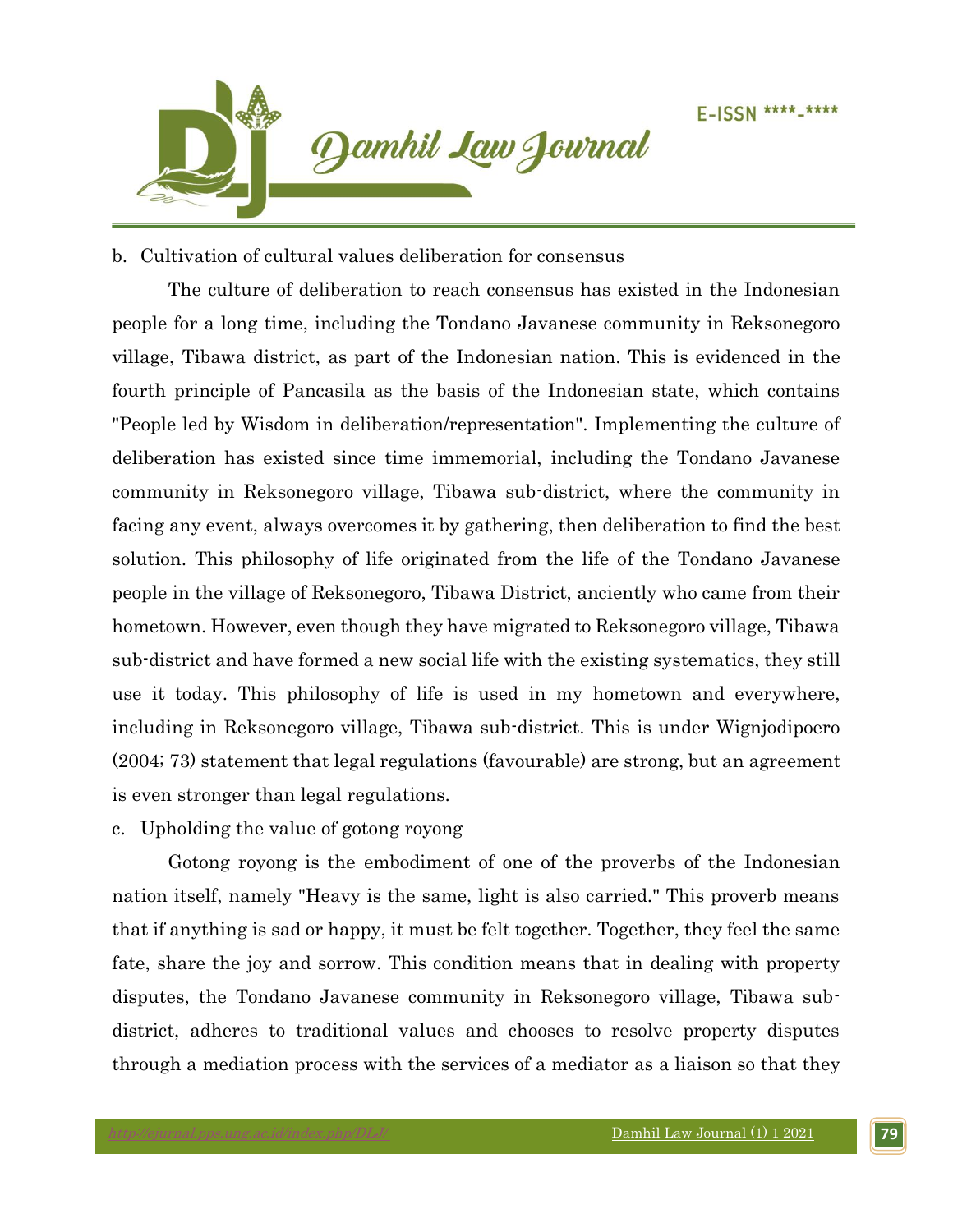

can negotiate to reach consensus in resolving the disputes they experience. The role of this mediator, they can sit quietly together at a table peacefully and then discuss the problems they are experiencing together. The role of the mediator is also to create Peace between them can be realized. As a result, the opportunity to produce a good solution for all parties (a win-win solution) can be more excellent than a win or lose solution so that the results of the Peace can be felt by all parties involved in it. As well as their subsequent descendants. This illustrates that eastern culture has the characteristics of concern, tolerance, solidarity, a high sense of social and togetherness, and sharing the same fate; indeed, not all nations have it. So that the results of the Peace can be felt by all parties involved in it, as well as their following descendants, this illustrates that eastern culture has the characteristics of concern, tolerance, solidarity, a high sense of social and togetherness, and sharing the same fate; indeed, not all nations have it. So that the results of the Peace can be felt by all parties involved in it, as well as their following descendants, this illustrates that eastern culture is a culture with characteristics of concern, tolerance, solidarity and a high sense of social and togetherness, as well as sharing the same fate, certainly not all nations have it.

## d. Reluctance to settle through court institutions

The Tondano Javanese community in Reksonegoro village, Tibawa subdistrict, is reluctant to settle through a court institution. This condition results when they experience a property dispute, and they prefer to settle not through a court institution but mediation using a mediator of their choosing. Another reason is that the Tondano Javanese people in Reksonegoro village, Tibawa sub-district, are reluctant to resolve disputes through court institutions. The resolution of the dispute through the court is, in their view, the breakup of a large family as a result of the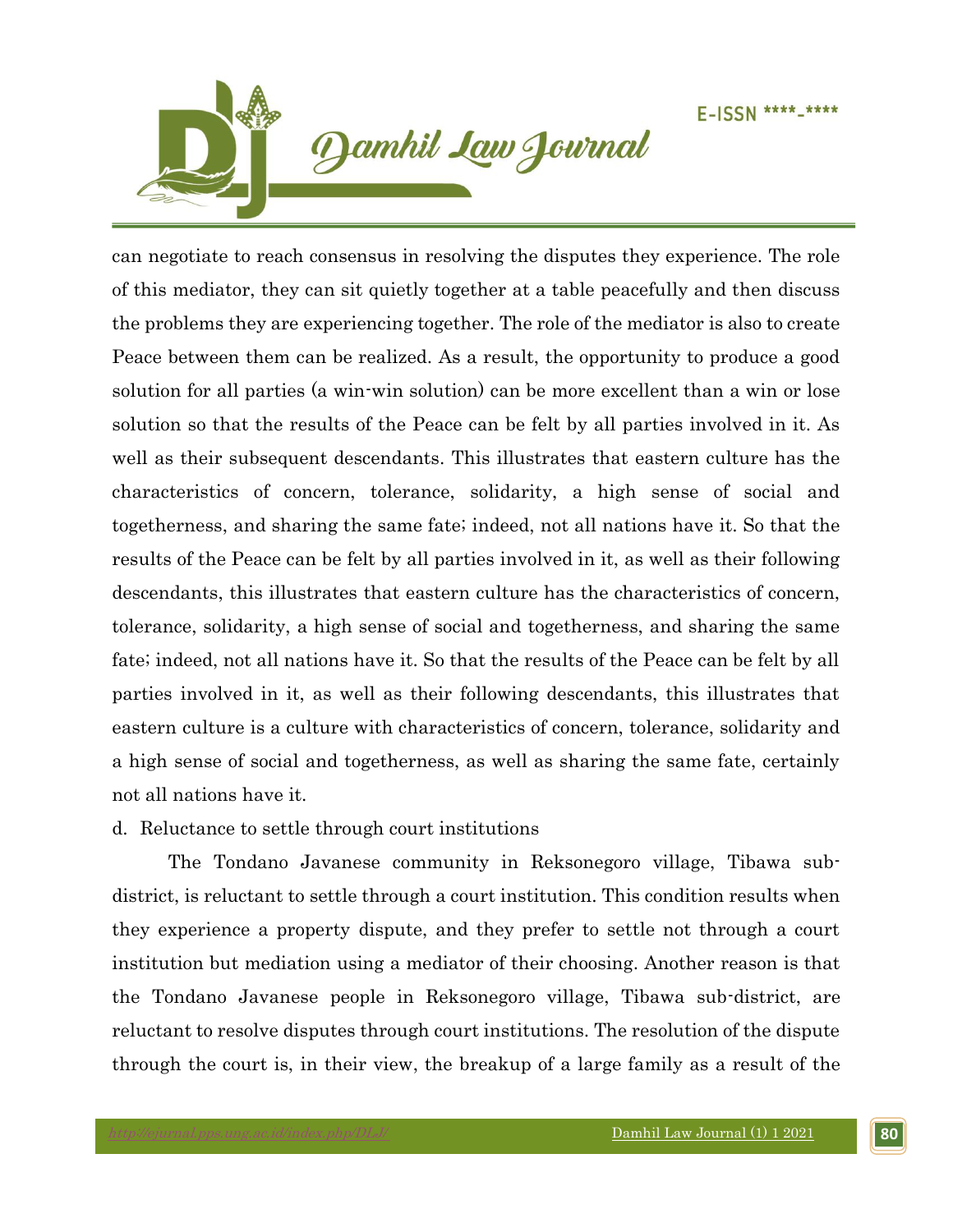

court's decision because the court's decision is synonymous with winning or losing. For the losing side they cannot accept defeat sincerely and gracefully until they become enemies. Even hostility usually continues to the next generation.

e. Keeping Pam or the good name and honour of the family

According to the interview results, if their family has a property dispute, one of the principles of life, namely maintaining the pam or the good name and honour of the family, will be damaged. The honour of the family pam was tarnished because, as a result of the dispute, the family and their parents were no longer respectable in social interactions, and their relationships with many people in the association were disrupted. The name for the Tondano Javanese community in Reksonegoro village, Tibawa subdistrict, is a hereditary family name, namely pam and is closely related to self-esteem so that if the pam or clan has been damaged due to the conflict or dispute, they have experienced, their entire extended family will also have their names damaged. They will be humiliated, their entire extended family will also be ashamed and disheartened, and their self-esteem will be destroyed in their social circle. In other words, due to the principles of wealth, lineage, and honour, it has a psychological impact if a property dispute occurs. The extended family is dishonourable, not only the disputing party but the entire extended family. Conditions like this indirectly, as a result of the principle of life, there is a strong determination and intention in the hearts of every Tondano Javanese community in Reksonegoro village, Tibawa district to always maintain the good name of their pam or clan or their extended family name from generation to generation so that the name remains Dear. They have the principle that the family's good name should not be tarnished, and the family's self-esteem will fall.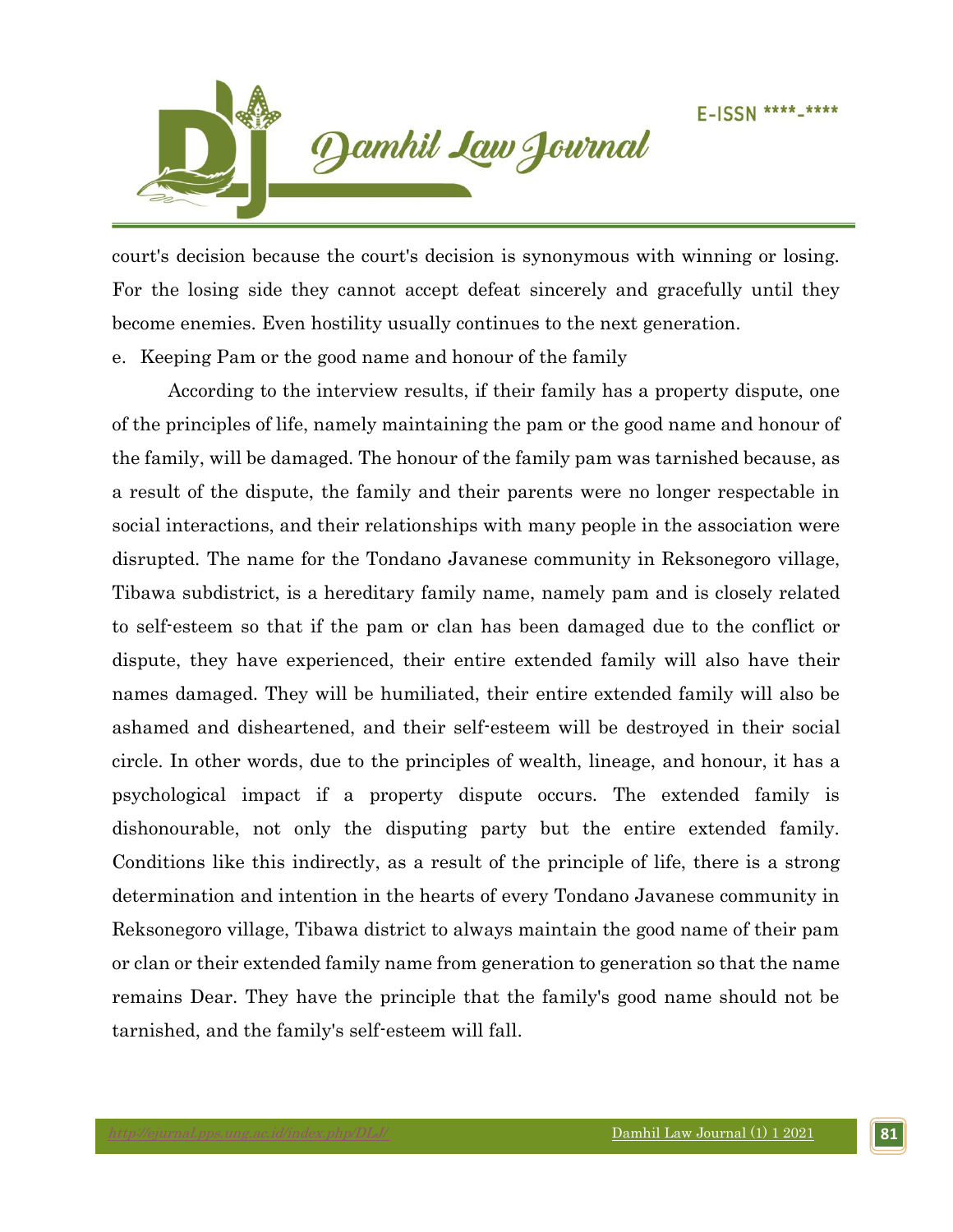

f. Prevent property disputes from getting bigger and protracted

The family in the Tondano Javanese community in Reksonegoro village, Tibawa sub-district, is not enough to only include the nuclear family, namely a husband and wife and children. This happens because the kinship structure is based on the principle of ampit watu esa pelayas, which means three stoves, so the family in society includes the three elements of ampit watu esa pelayas. The family element, according to the principle of ampit watu esa pelayas, is the three clans that support ampit watu esa pelayas itself, namely the clan of the wife's family, the clan of the husband's family and the clan of the husband with his extended family with the same surname as himself. This condition causes the family in the Tondano Javanese community in Reksonegoro village, Tibawa sub-district, to be a big family and must fulfil the three elements of ampit watu esa pelayas. The driving factor is pam or amrga.

## **Conclusion**

The division of inheritance by will practiced by the Tondano Javanese people in Reksonegoro Village, Tibawa District, because the determination and distribution of property in general are no longer reliable because there is a high possibility of disputes between the heirs. The division of inheritance with a will is also based on the suitability of the following three things, namely personal experience, seeing the surroundings/surroundings, and messages from parents. Results analysis of property dispute resolution through Alternative Dispute Resolution (ADR) for the Tondano community in Reksonegoro Village, District through consultation, negotiation, and mediation. These three forms are widely used sequentially according to stages and are always preceded by a consultation stage. If the second stage does not produce